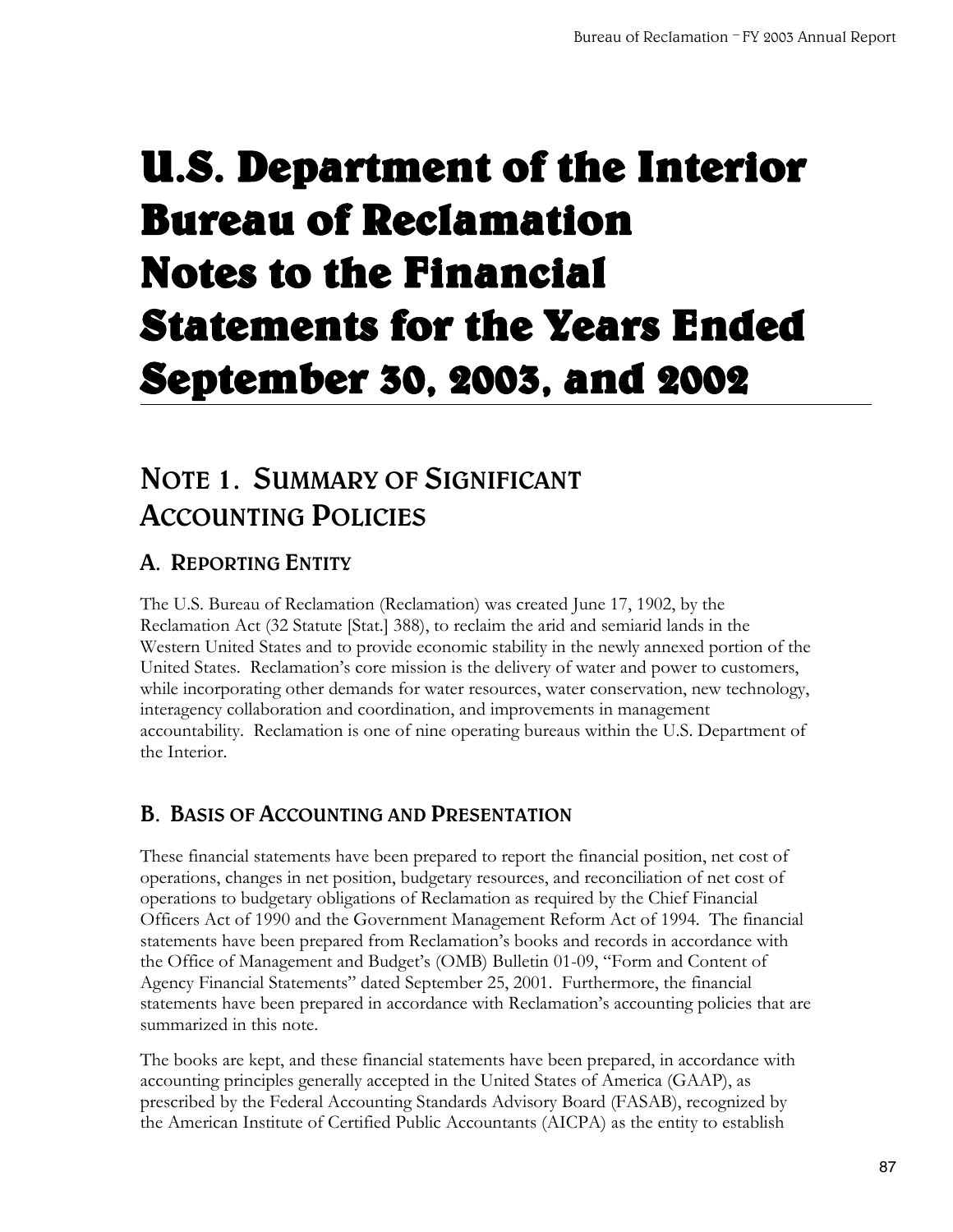GAAP for the Federal Government. Transactions are recorded on an accrual accounting basis. Under the accrual method, revenues are recognized when earned, and expenses are recognized when a liability is incurred, without regard to receipt or payment of cash. The accounts are maintained in accordance with the Department of Treasury's (Treasury) U.S. Standard General Ledger. Certain prior year balances have been reclassified to conform to current year financial statement presentation.

The financial statements should be read with the realization that they are for a component of the United States Government, a sovereign entity. One implication of this is that liabilities cannot be liquidated without legislation that provides resources and legal authority to do so. Intragovernmental assets and liabilities arise from transactions with other Federal agencies.

The Balance Sheet, Statement of Net Cost, Statement of Changes in Net Position, and Statement of Financing are presented on a consolidated basis. Accordingly, all intrabureau transactions and balances have been eliminated. These transactions primarily pertain to intrabureau use of Reclamation's Working Capital Fund (WCF), which provides support services and equipment for Reclamation programs and activities, as well as for other Federal agencies.

### **C. BUDGETS AND BUDGETARY ACCOUNTING**

Reclamation receives the majority of its required funding to support its programs through appropriations authorized by the Congress. Additional fiscal year (FY) 2003 and 2002 budgetary resources have been provided by permanent authority, contributed funds, revolving funds, operation and maintenance (O&M) reimbursements from water and power users, and transfers from other agencies. These financial statements include all funds and accounts under the control of Reclamation, except for allocation transfers from other Federal agency appropriations. An allocation transfer is the amount of budget authority transferred from one agency, bureau, or account that is set aside in a transfer appropriation account to carry out the purposes of the parent appropriation or fund. These allocations are transferred to Reclamation under specific legislative authority and are not included in the Combined Statement of Budgetary Resources. OMB Bulletin No. 01-09 requires that the Statement of Budgetary Resources be consistent with the Budget of the United States Government (President's Budget). Allocation transfer budget authority and related activity is reported by the parent appropriation in the President's Budget.

Reclamation is responsible for administering or posting transactions to 40 separate Treasury symbols. These funds fall into a variety of classes, including general appropriation, revolving (permanent), contributed funds, working capital, and special receipt accounts. Reclamation finances its activities from several sources: Treasury's General Fund, the Reclamation Fund, and contributed funds.

The Reclamation Fund is a restricted, unavailable receipt fund into which a substantial portion of Reclamation's revenues (mostly repayment of capital investment costs, associated interest, and O&M reimbursements from water and power users) and receipts from other Federal agencies (primarily revenues from certain Federal mineral royalties and hydropower transmission) are deposited. No expenditures are made directly from the Reclamation Fund;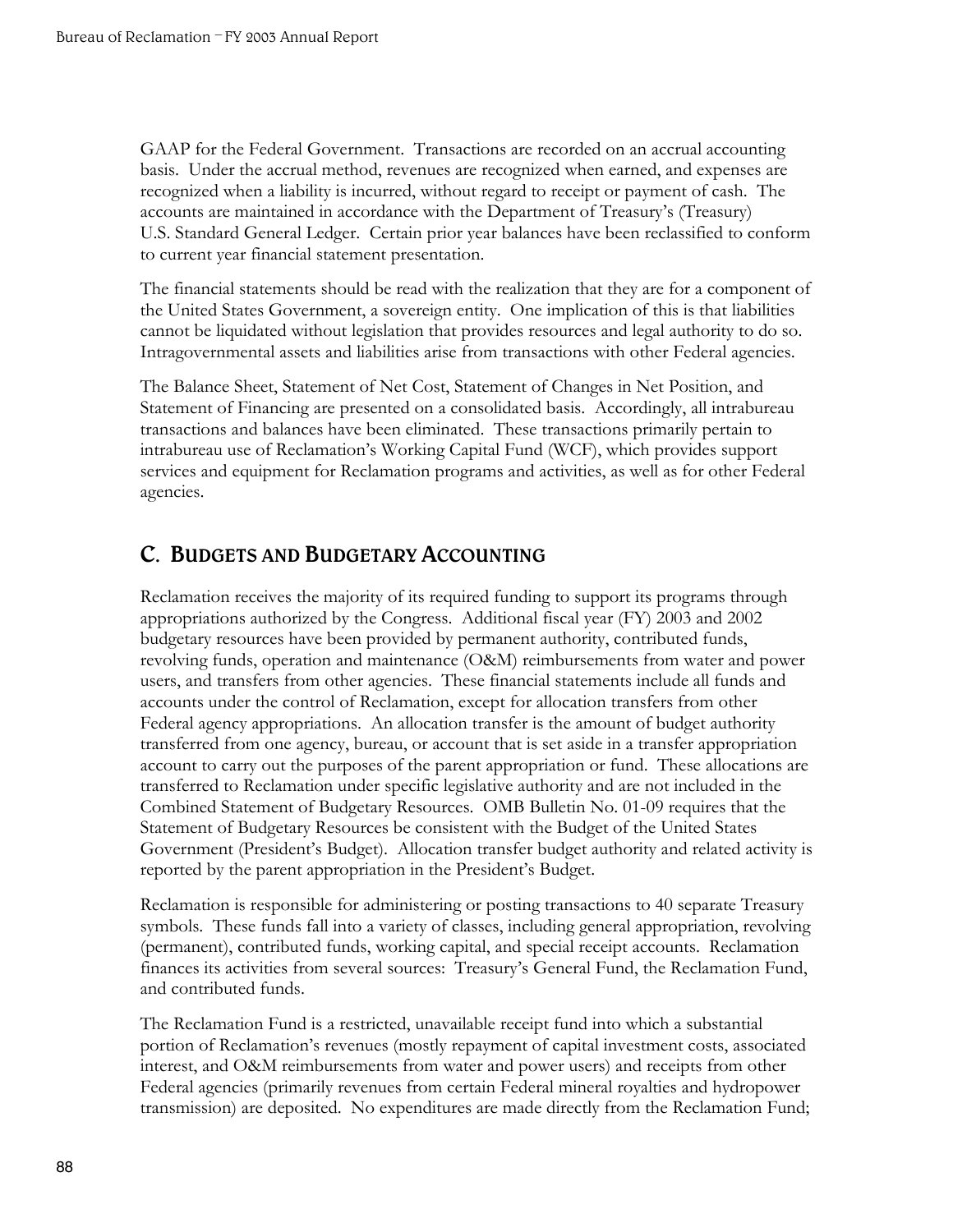however, funds are transferred from the Reclamation Fund into Reclamation's appropriated expenditure funds or to other Federal agencies pursuant to congressional appropriation acts.

The funds transferred from the Reclamation Fund to the other Federal agencies are primarily for the purpose of funding O&M and capital investment activities at Western Area Power Administration (Western), a component entity of the Department of Energy. Western recovers the capital investments, associated interest, and O&M costs through future power rates, and subsequently deposits amounts recovered into the Reclamation Fund.

These transfers, and subsequent recoveries, are recorded in the Reclamation Fund as transfers in/out without reimbursement on the Consolidated Statement of Changes in Net Position in accordance with Statement of Federal Financial Accounting Standards (SFFAS) No. 7, "Accounting for Revenue and Other Financing Sources," and using current Treasury Standard General Ledger guidance. Transfers to Reclamation and other Federal agencies are recorded at the time appropriations are made. Cost recoveries are recorded upon receipt in the Reclamation Fund as transfers in.

During FY 2003, OMB began a project to review the accounting and reporting of the forgoing transactions and plans to submit its findings and recommendations to the Accounting and Auditing Policy Committee (AAPC) of the FASAB for interpretation and guidance in FY 2004. The conclusions of the AAPC may require a change in accounting and reporting for these transactions.

For budgetary allocation and financial reporting purposes, Reclamation's activities are divided into seven major program segments. Five of these program segments are under the umbrella of Water and Related Resources (i.e., Water and Energy Management and Development, Facilities Operations, Facilities Maintenance and Rehabilitation, Fish and Wildlife Management and Development, and Land Management and Development). The Water and Energy Management and Development segment covers all aspects of decisionmaking processes, including water and energy resource management, utilization, and development of water supplies and energy resources, water conservation, and applied science and technology development. The Facilities Operations segment includes operation of Reclamation projects. The Facilities Maintenance and Rehabilitation segment ensures the reliability and operational readiness of Reclamation's storage reservoirs, distribution systems, powerplants, recreation facilities, and other federally funded investments. The Fish and Wildlife Management and Development segment includes activities as required by Reclamation project law or other laws or regulations for conservation, enhancement, and restoration of fish and wildlife populations and their habitats. The Land Management and Development segment involves work related to land resource administration, recreation management, and legal compliance. The last two program segments are Policy and Administration and Centralized Program Support. The Policy and Administration segment consists of the development of Reclamation policy and direction of daily operations. The Centralized Program Support segment consists primarily of the WCF along with other incidental activities; the WCF provides centralized support and services for other segments within Reclamation. For further information on the WCF, refer to the Required Supplemental Information section of this report.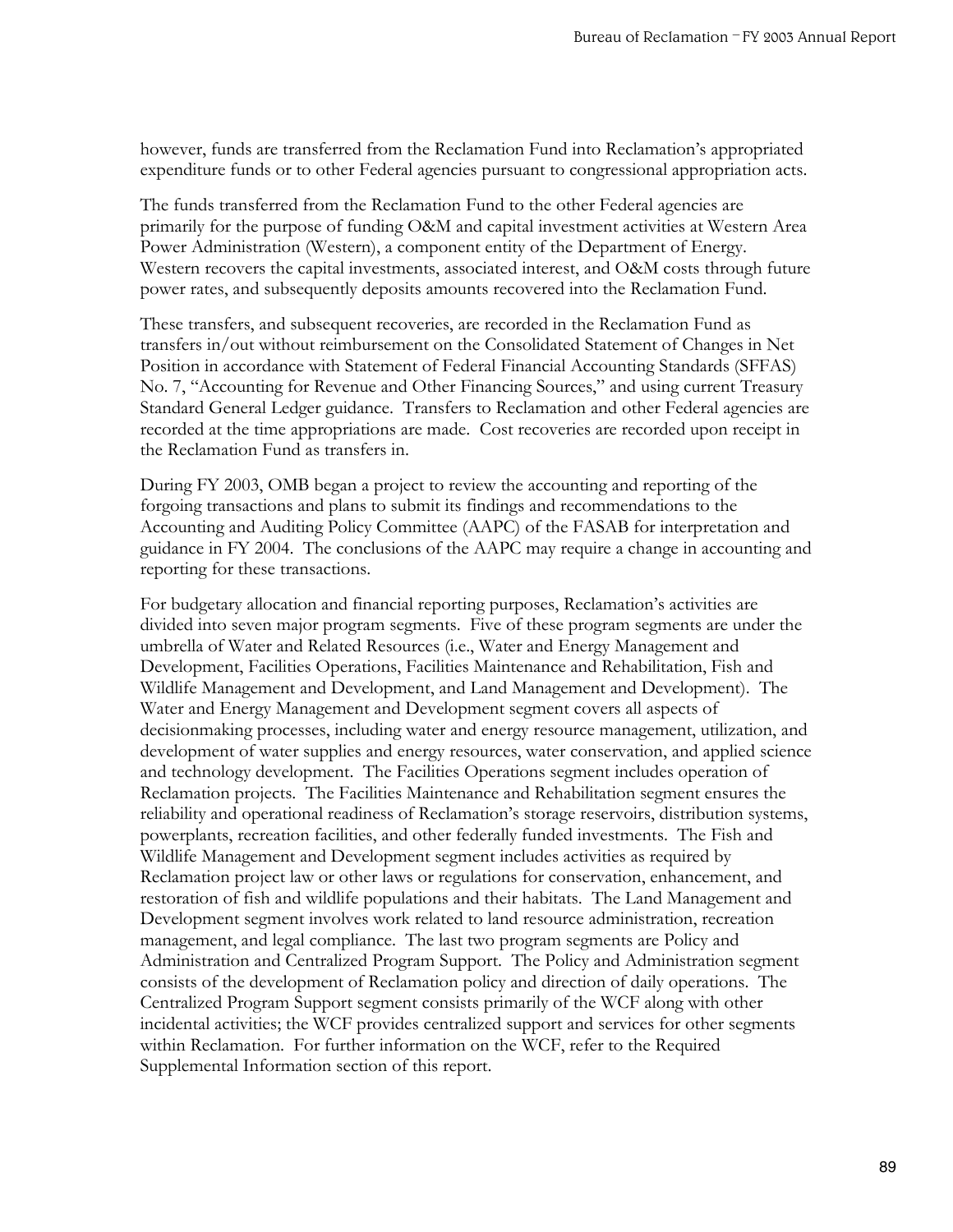### **D. FUND BALANCE WITH TREASURY**

All Reclamation receipts and disbursements are processed by Treasury. The balance in Treasury represents all undisbursed balances in Reclamation's accounts, including funds awaiting disbursement for goods and services received. Also included in this balance are the Reclamation Fund and other unavailable (restricted) receipt funds.

### **E. ACCOUNTS RECEIVABLE**

Accounts receivable consist of net amounts owed to Reclamation by other Federal agencies (intragovernmental) and the public. Accounts receivable are stated net of an allowance for uncollectible accounts. The allowance is determined by reviewing accounts receivable aging reports to identify receivables that are considered uncollectible based on various factors, including age, past experience, present market and economic conditions, and characteristics of debtors.

### **F. LOANS RECEIVABLE**

Reclamation operates loan programs that provide Federal assistance to non-Federal organizations for constructing or improving water resource projects in the West. Reclamation's loan programs are authorized under the Small Reclamation Projects Act of 1956 (Public Law [P.L.] 84-984), the Distribution System Loans Act (P.L. 84-130), and the Rehabilitation and Betterment Act (P.L. 81-335). The loan programs are classified into two major categories. The first category is Credit Reform loans, which consists of loans made after FY 1991 that have been accounted for under the provisions of the Credit Reform Act of 1990 (Credit Reform) (P.L. 101-508).

The second category is Other Loans, which pertains to those loans made prior to the requirements of Credit Reform and consist primarily of drought relief and repayment loans. The Other Loans receivable balances shown represent amounts due to Reclamation, net of an allowance for estimated uncollectible loan balances. The allowance is determined by management for loan balances where collectibility is considered to be uncertain based on various factors, including age, past experience, present market and economic conditions, value of collateral to loan balance, and characteristics of debtors.

Loan interest rates vary depending on the applicable legislation; and, in some cases, there is no stated interest rate on agricultural and Native American loans. Interest on applicable loans does not accrue until the loan enters repayment status.

#### **Credit Reform Loans**

Credit Reform required extensive changes in accounting for loans to the public. Prior to Credit Reform, funding for loans was provided by congressional appropriation from the general or special funds. Under Credit Reform, loans contain two components, the first of which is borrowed from Treasury. These Treasury borrowings, which will be repaid from loan repayments, are authorized by Credit Reform.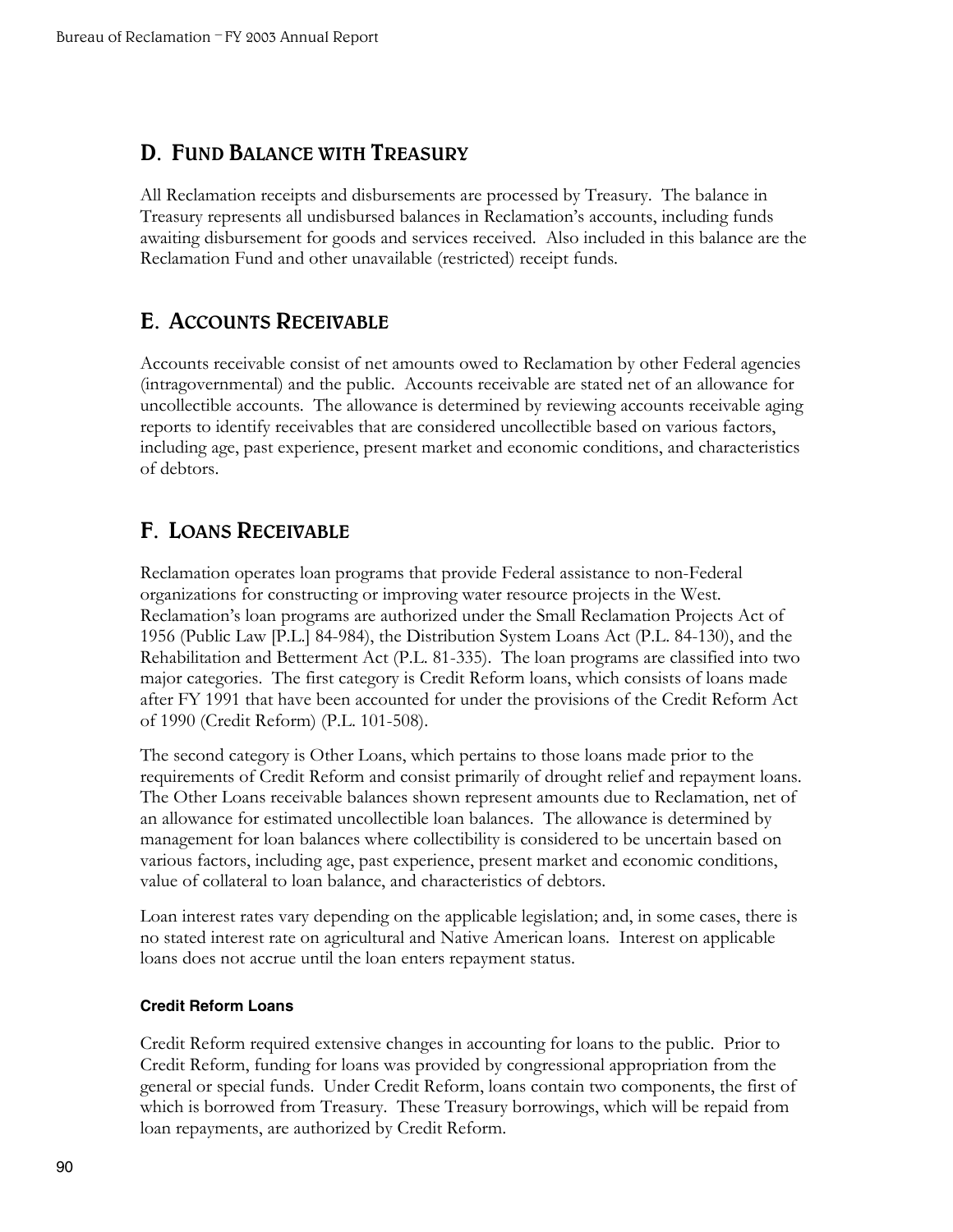<span id="page-4-0"></span>The second component represents the subsidized portion of the loan and is funded by a congressional appropriation. This component represents the estimated cost to the Federal Government resulting primarily from the difference between the loan interest rate and the Treasury interest rate, estimated defaults, and fees associated with making a loan.

### **G. OTHER ASSETS**

Other assets consist primarily of the net costs for power rights. Net power rights represent the original cost less the accumulated amortization of the right or privilege to use the facilities of others or the right to future power generation or power revenues when such rights are not subject to early liquidation. Amortization is calculated by using the straightline method over the contract life of the agreement.

## **H. GENERAL PROPERTY, PLANT, AND EQUIPMENT**

General property, plant, and equipment (PP&E) consists of that property which is used in Reclamation's operations. General PP&E includes the following categories: structures and facilities, land, construction in progress – general, construction in abeyance, equipment, vehicles and aircraft, buildings, and internal use software.

Structures and facilities, comprised primarily of Reclamation's investment in its multipurpose water facilities, are recorded at acquisition cost, net of accumulated depreciation. Costs include direct labor and materials, payments to contractors, and indirect charges for engineering, supervision, and overhead. The costs for power and municipal and industrial (M&I) water facilities also include capitalized interest during construction (IDC), charged according to authorizing legislation.

In general, structures and facilities are depreciated based on the composite service life of each project, using the straight-line method of depreciation. The composite service life is based on the weighted-average estimated useful life of a project's components. Project composite service lives range from 25 to 100 years. Structures and facilities that are included on the National Register of Historic Places are considered multiuse heritage assets. Reclamation's multiuse heritage assets are included in the PP&E balances and are further discussed in the Supplemental Section under Stewardship Assets.

During FY 1995, Reclamation initiated a program to transfer title to, and responsibility for, certain single purpose projects and facilities to non-Federal governmental entities. Before a project can be transferred, Reclamation policy requires that it must meet the following criteria: protect the Treasury's and taxpayers' financial interests; comply with applicable Federal laws; protect interstate compacts and interests; meet Native American trust responsibilities; and protect public aspects of the project.

Any proposed transfer would require congressional authorization. The net loss on disposition of assets is recorded when the transfer is completed.

The land balance is comprised of the acquisition cost of land and permanent land rights, water rights, as well as the costs of relocating the property of other parties and clearing the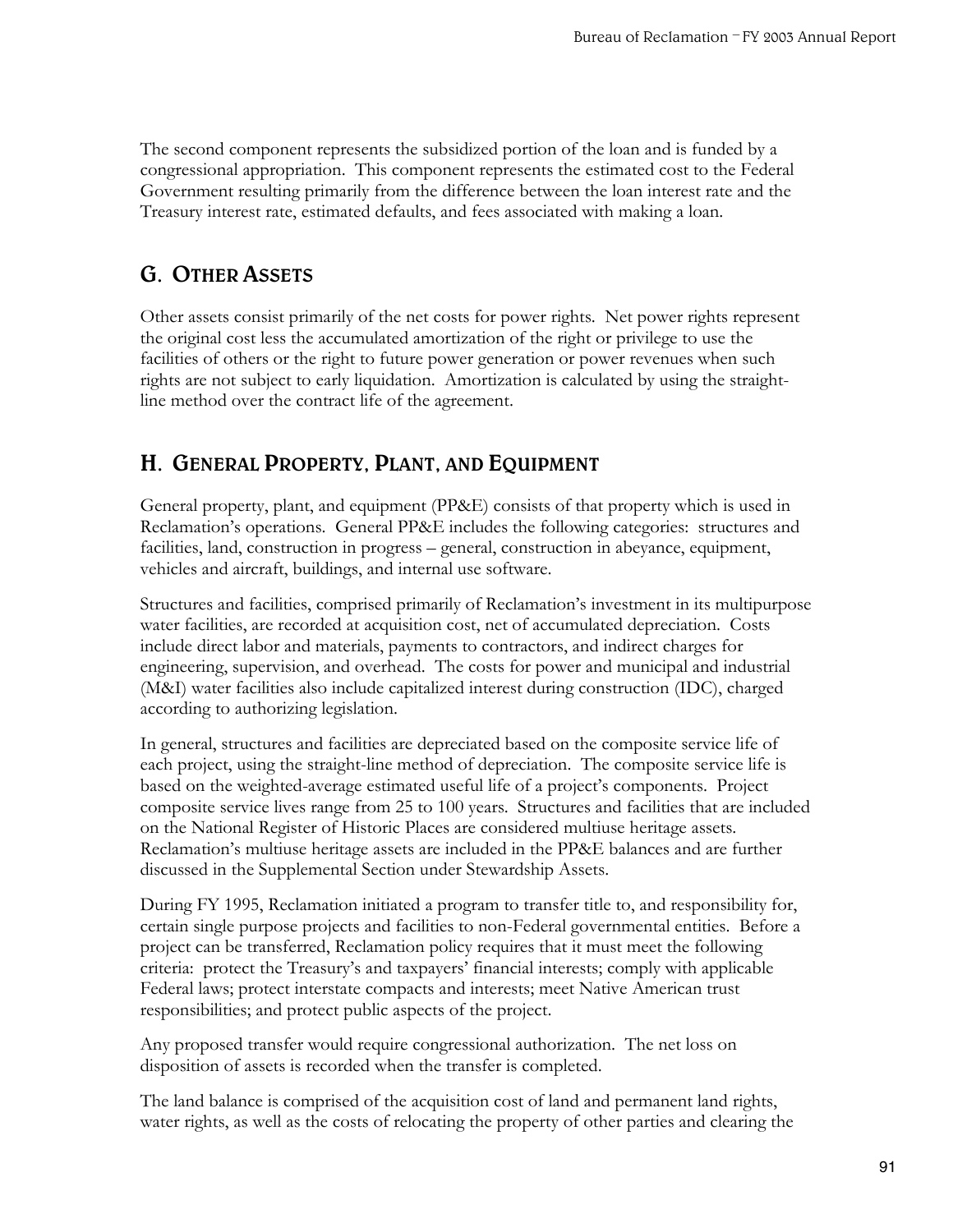land in preparation for its intended use. Lands which were withdrawn from the public domain do not have an acquisition cost and, accordingly, are not represented in this category. Such lands are accounted for as stewardship land, discussed in the Supplemental Section under Stewardship Assets.

Construction in progress is used for the accumulation of the cost of construction or major renovation of fixed assets during the construction period. Project costs are transferred from construction in progress to structures and facilities when a project or feature of a project is deemed to be substantially complete, is providing benefits and services for the intended purpose, and is generating project purpose revenue, where applicable. Until these three criteria are met, accumulated costs are retained in construction in progress.

Investigations and development costs represent expended funds appropriated by the Congress for such activities as general engineering studies and surveys that are directly related to project construction. Reclamation capitalizes investigation and development costs that are incurred after the decision is made to pursue construction or after construction authorization. These capitalized costs are included in construction in progress – general. Reclamation's accounting treatment for investigation and development costs not related to project construction, incurred prior to the decision to pursue construction, or incurred before construction authorization results in these costs being expensed as incurred.

During the construction phase, Reclamation computes imputed financing costs referred to as IDC. IDC is the assessment of a percentage rate stated in the statutory regulation which authorized the construction project for the Government borrowings to fund the project. These costs are reflected in construction in progress – general. Once the project is completed and operational, the construction costs are transferred to structures and facilities, and interest on investment (IOI) is computed and assessed. IOI applies to the unamortized balance of costs allocated to power, M&I water, reimbursable recreation, reimbursable fish and wildlife, and other interest-bearing reimbursable functions. The appropriate percentage rate for IOI is also stated in the statutory regulation which authorized the construction project. These imputed financing costs are reflected in expenses.

In past years, Reclamation began the planning of, and construction on, various features included in 10 projects located in Arizona, California, Colorado, North and South Dakota, and Washington, for which activities have either been placed in abeyance or intended benefits have never been provided. These capitalized costs are included in construction in abeyance. These projects were authorized to provide various benefits, among them irrigation, fish and wildlife conservation and enhancement, recreation, municipal water supplies, and flood control. Until congressional disposition of these assets is determined, maintenance costs have been, and will continue to be, budgeted and expended to minimize the erosive effects of weather and time and to keep the assets ready for potential completion.

Equipment is recorded at acquisition cost less depreciation which accumulates over its estimated useful life using the straight-line method. The estimated useful lives for calculating depreciation on equipment range from 5 to 20 years. The capitalization threshold is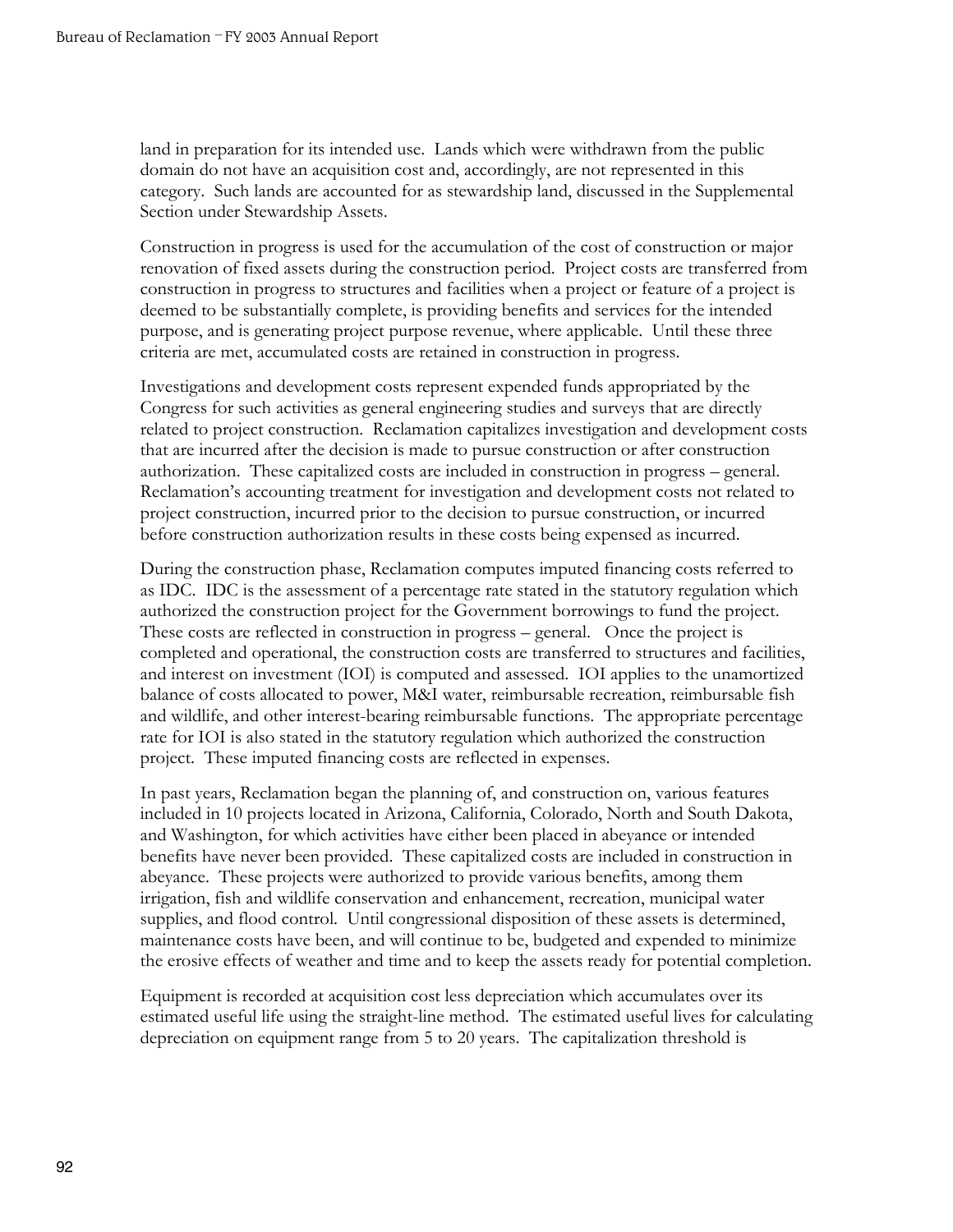\$15 thousand per item. All costs under the threshold are expensed as incurred. When equipment is transferred within Reclamation from one project to another, the transfer is made at the net book value of the property.

Buildings consist of houses, garages, and shops owned by Reclamation and used in power, irrigation, M&I, or multipurpose operations and are not included in structures and facilities of a specific project. Buildings are valued at acquisition cost and are depreciated over their estimated useful lives using the straight-line method. The estimated useful lives for calculating depreciation on buildings range from 10 to 50 years.

The capitalization threshold for software is \$100 thousand. Capitalized software includes commercial off-the-shelf (COTS) purchases, contractor-developed software, or internally developed software. The capitalized costs for COTS software include the amount paid to the vendor for the software. The capitalized costs for contractor-developed software include the amount paid to a contractor to design, program, install, and implement the software. Capitalized costs for internally developed software include the full cost (direct and indirect) incurred during the software development stage. These capitalized costs are limited to those incurred after: (1) management authorizes and commits to a computer software project and believes that it is more likely than not that the project will be completed and the software will be used to perform the intended function with an estimated life of 2 years or more; and (2) the completion of conceptual formulation, design, and testing of possible software project alternatives (the preliminary design stage). The average estimated useful life for calculating amortization of software is 3.7 years.

## **I. LIABILITIES**

Liabilities represent the amount of monies or other resources that are likely to be paid by Reclamation as the result of a transaction or event that has already occurred. However, no liability can be paid by Reclamation unless budgetary resources are made available through an appropriation or other funding source. These statements also include liabilities for which an appropriation has not been enacted and, thus, are presented as liabilities not covered by budgetary resources, for there is no certainty that an appropriation will be enacted.

Reclamation has accrued environmental liabilities where losses are determined to be probable and the amounts can be estimated. In accordance with Federal accounting guidance, the liability for future cleanup of environmental hazards is probable only when the Government is legally responsible by having created the hazard or is otherwise related to it in such a way that it is legally liable to clean up the contamination. When the Government is not legally liable, but chooses to accept financial responsibility, the event is considered to be "Government-acknowledged." Government-acknowledged events are events that are of financial consequence to the Federal Government because it chooses to respond to the event. When the Government accepts financial responsibility for cleanup, has an appropriation, and has begun incurring cleanup costs, then any unpaid amounts for work performed are included in accounts payable.

Contingent liabilities are recorded in the accounting records when an event leading to the occurrence of a liability is probable and a reasonable estimate of the potential liability is available. Contingent liabilities involving legal claims and assertions may be paid by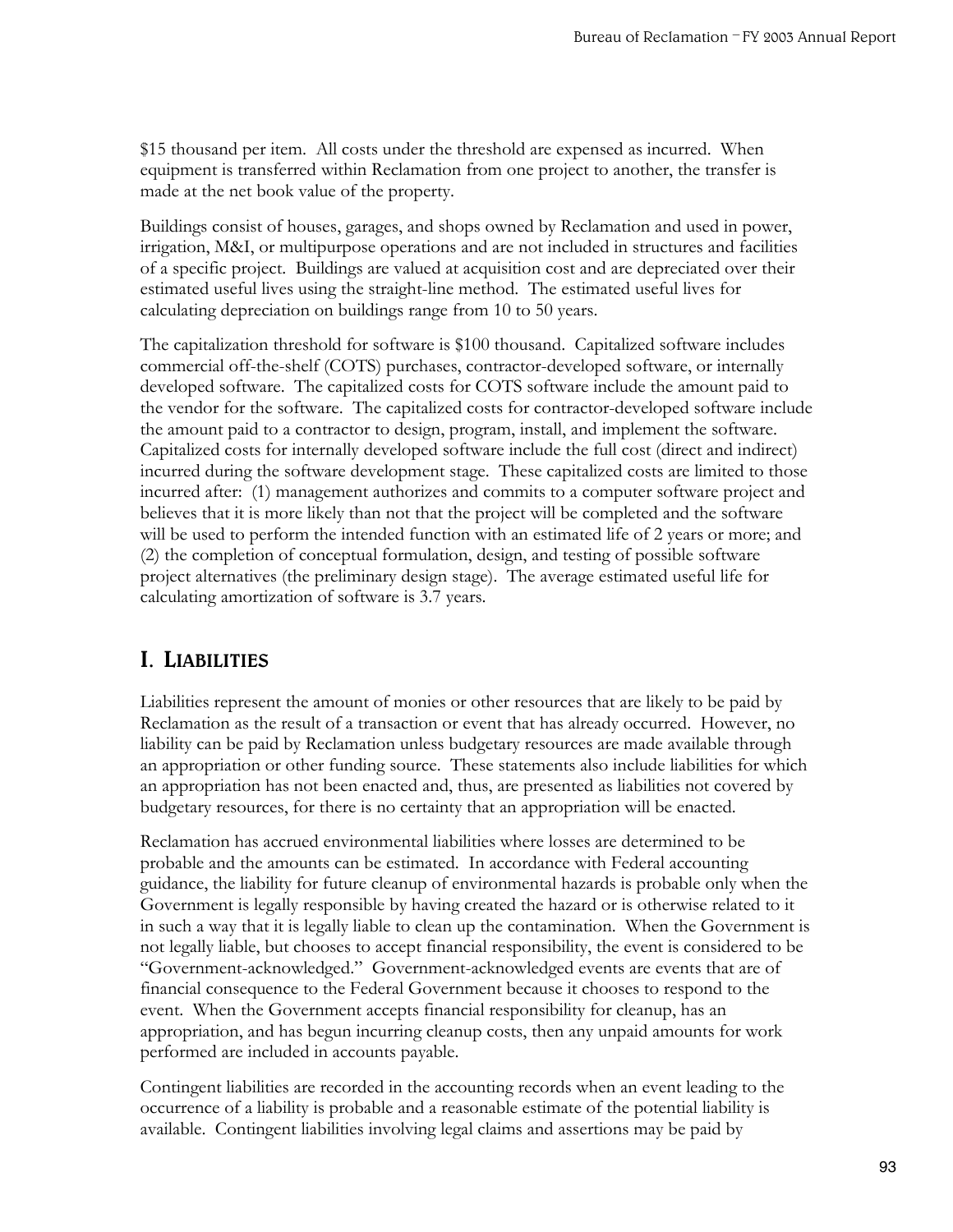Treasury's Judgment Fund. Dependent upon the nature of the claims, certain payments made by Treasury's Judgment Fund may be subject to repayment by Reclamation.

### **J. ACCRUED LEAVE**

Annual leave is accrued as earned, and sick leave is recorded when used. Annual and sick leave are funded as used through a surcharge assessment added to direct labor costs. An unfunded liability is recognized for earned but unused annual leave and will be paid from future appropriations when the leave is used in appropriated and available receipt funds.

### **K. RETIREMENT AND OTHER BENEFITS**

Reclamation employees belong to either the Civil Service Retirement System (CSRS) or the Federal Employees Retirement System (FERS). Reclamation and its employees contribute to these systems. Both are contributory pension plans. Although Reclamation funds a portion of pension benefits under CSRS and FERS relating to its employees and makes the necessary payroll withholdings from them, it does not report assets associated with these benefit plans. Such amounts are maintained and reported by the Office of Personnel Management (OPM). In accordance with SFFAS No. 5, "Accounting for Liabilities of the Federal Government," Reclamation recorded the FY 2003 and 2002 estimated cost of pension and other future retirement benefits and the associated imputed financing sources which are paid by OPM on its behalf. Reclamation funds are not used to pay the cost of these benefits but are a Reclamation operating expense that is reflected as part of the cost of doing business. The estimated cost of pension and other retirement benefits computation rates are provided by OPM actuaries to the employer agencies.

The Department of Labor (DOL) administers the Workers' Compensation Program on behalf of the Federal Government, and all payments to Workers' Compensation Program beneficiaries are made by DOL. Reclamation has two types of liabilities related to workers' compensation. First, Reclamation records a liability to DOL for the amount of actual payments made by DOL but not yet reimbursed by Reclamation. Reclamation reimburses DOL for these payments as funds are appropriated for this purpose. There is generally a 2- to 3-year time period between payment by DOL and receipt of appropriations by Reclamation. Second, Reclamation records a liability for the estimated actuarial liability for future payments of workers' compensation benefits. This actuarial liability represents the present value of the total expected liability for death, disability, medical, and miscellaneous costs for approved compensation cases. DOL determines this component on an annual basis which considers historical benefit payment patterns, wage inflation factors, medical inflation factors, and other variables. Posting of this unfunded liability is in accordance with SFFAS No. 4, "Managerial Cost Accounting: Concepts and Standards for the Federal Government."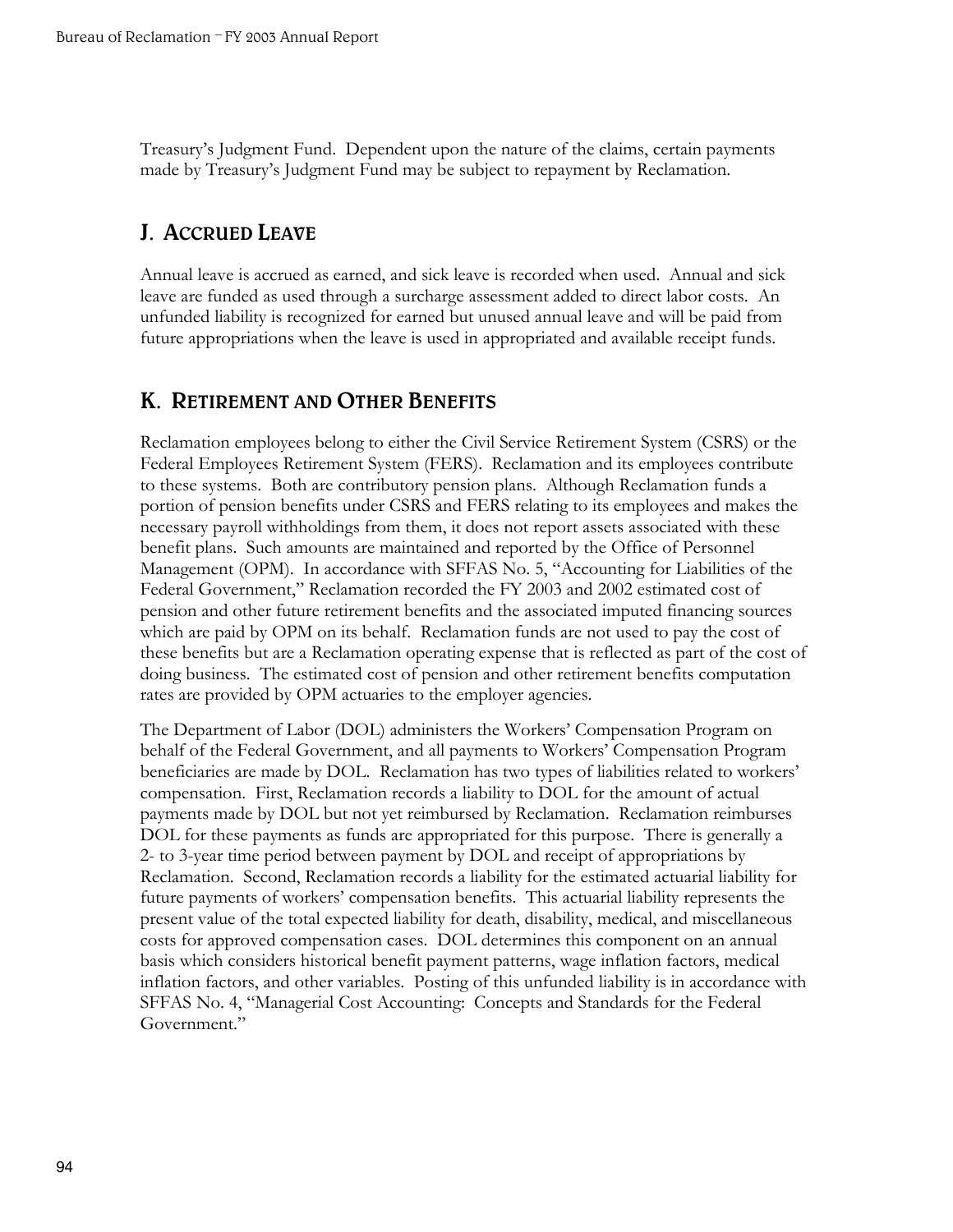## **L. REVENUES AND FINANCING SOURCES**

#### **Exchange Revenues**

Exchange revenues earned by Reclamation are classified according to their appropriate responsibility segments and are presented on the Consolidated Statement of Net Cost, in order to match these revenues with their associated costs. Primary examples of exchange revenues are those received from water and power sales, as well as revenue from services provided on a reimbursable basis to governmental and public entities. Exchange revenues are recognized at the time goods or services are provided.

In the case of certain water sales, customers advance funds to Reclamation for their share of the O&M costs pertaining to the facility delivering the water. Generally, a cost allocation process is used to allocate these O&M costs to water customers and recognize the related revenue.

#### **Non-Exchange Revenues and Other Financing Sources**

Non-exchange revenues are presented as financing sources on the Consolidated Statement of Changes in Net Position. Non-exchange revenues are inflows of resources, both monetary and non-monetary, that the Government demands by its sovereign power or receives by donation or transfer.

Royalties and other revenue transfers are considered financing sources to Reclamation and are presented on the Consolidated Statement of Changes in Net Position. These financing sources are accretions to the Reclamation Fund, received due to legislative requirement and for which no matching costs were incurred by Reclamation.

Appropriations used is the current reporting period (quarterly or yearly) reduction of unexpended appropriations (component of net position), which is recognized as a financing source when goods and services are received and budgetary expenditures are recorded. Appropriations used consists of activities which are funded by Treasury's General Fund and excludes those funded by other sources such as the Reclamation Fund, revolving, permanent, or special receipt funds.

Imputed financing sources are a type of non-exchange revenue recognized when operating costs of Reclamation are incurred by funds appropriated to other Federal agencies. For example, by law, certain costs of retirement programs are paid by OPM, and certain legal judgments against Reclamation are paid from the Judgment Fund maintained by Treasury.

When costs that are identifiable to Reclamation and directly attributable to Reclamation's operations are paid by other agencies, Reclamation recognizes these amounts as operating expenses of Reclamation. Generally, Reclamation is not obligated to repay these costs. Because some of these costs, namely IDC, are capitalized, the total imputed cost, included in the Consolidated Statement of Net Cost and the Consolidated Statement of Financing, will not equal the total imputed financing source as shown on the Consolidated Statement of Changes in Net Position.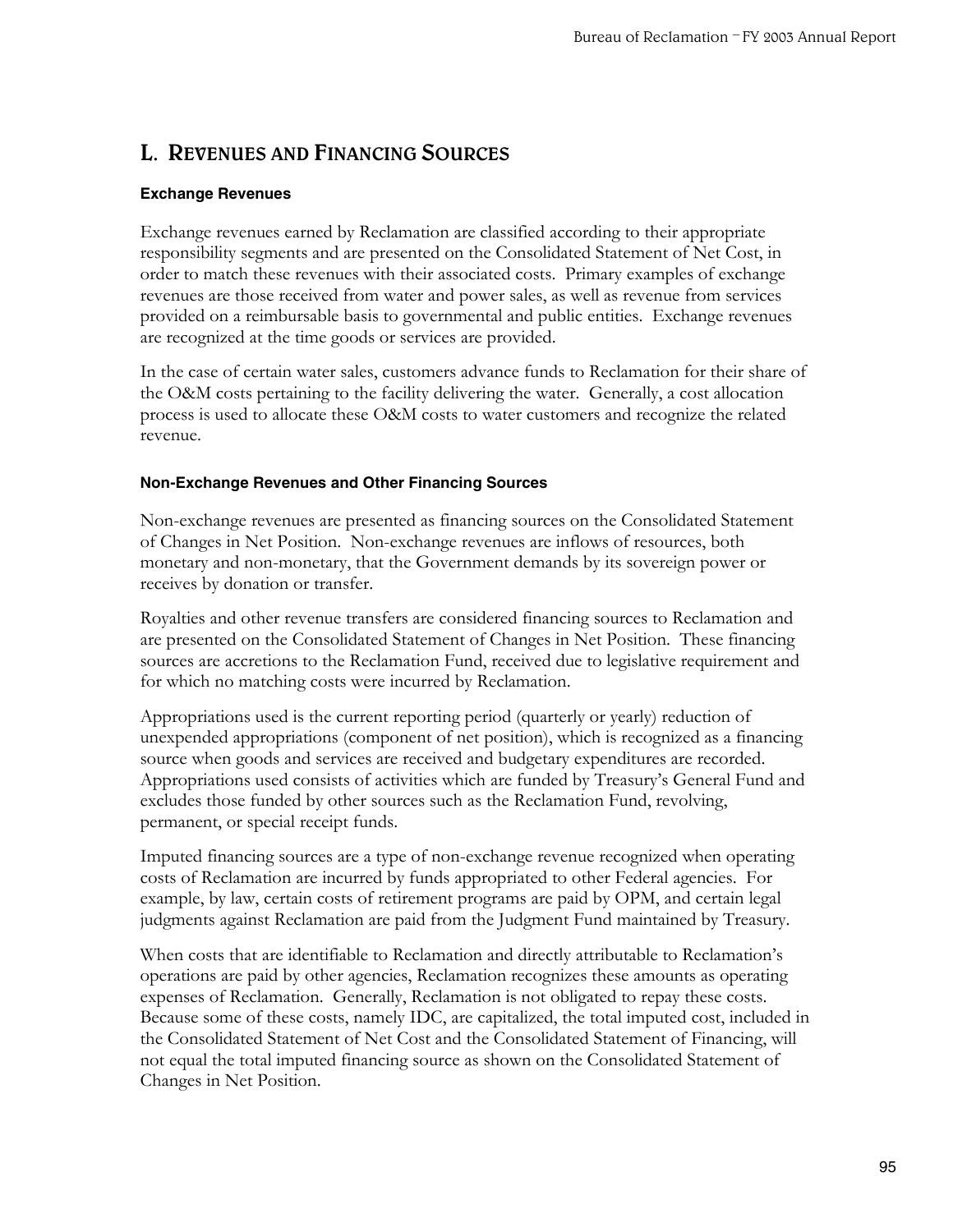#### **Revenue from Recovery of Reimbursable Capital Costs**

To repay a portion of the Federal investment allocated to the construction of reimbursable irrigation and M&I water facilities, Reclamation enters into long-term repayment contracts and water service contracts with non-Federal (public) water users who receive benefits from these facilities in exchange for annual payments. Also, power marketing agencies enter into agreements with power users, on Reclamation's behalf, to recover capital investment costs allocated to power. Costs associated with multipurpose plants are allocated to the various purposes (principally power, irrigation, M&I water, fish and wildlife enhancement, recreation, and flood control) through a cost allocation process. Generally, only those costs associated with power, irrigation, and M&I water are reimbursable. Costs associated with purposes such as fish and wildlife enhancement, recreation, and flood control can be nonreimbursable. The typical repayment contract term is up to 40 years but may extend to 50 years or more if authorized by the Congress.

Unmatured repayment contracts are not reflected on the Consolidated Balance Sheet. When the annual amount becomes due each year, a current accounts receivable and a current period exchange revenue are recorded. The amounts owed to Reclamation under unmatured repayment contracts were \$2.6 billion as of September 30, 2003 and 2002.

Under water service contracts and power sales, reimbursable capital costs are recovered through water and power ratesetting processes. Such rates include capital cost factors, among other components, for recovering the reimbursable capital cost over the applicable future payment period. For sales of water and power, a receivable and corresponding exchange revenue is recognized when the water or power has been delivered and billed to the customer, unless the Congress authorizes early prepayment for these services.

### **M. USE OF ESTIMATES**

The preparation of financial statements requires management of Reclamation to make a number of estimates and assumptions relating to the reported amount of assets and liabilities at the date of the financial statements and the reported amounts of revenues and expenses during the period. Significant items subject to such estimates and assumptions include the carrying amount of general PP&E; valuation allowances for receivables; environmental and legal liabilities; obligations related to contracts in progress; and obligations related to employee benefits. Actual results could differ from those estimates.

## **NOTE 2. ASSET ANALYSIS**

Assets of Reclamation include entity, restricted (component of entity assets), and non-entity assets. Entity assets are those currently available for use by Reclamation. Restricted assets consist of the Reclamation Fund and other unavailable receipt accounts. Restricted assets cannot be used until appropriated by the Congress. Non-entity assets are not available to finance Reclamation's operations. These items consist of various receivables due from the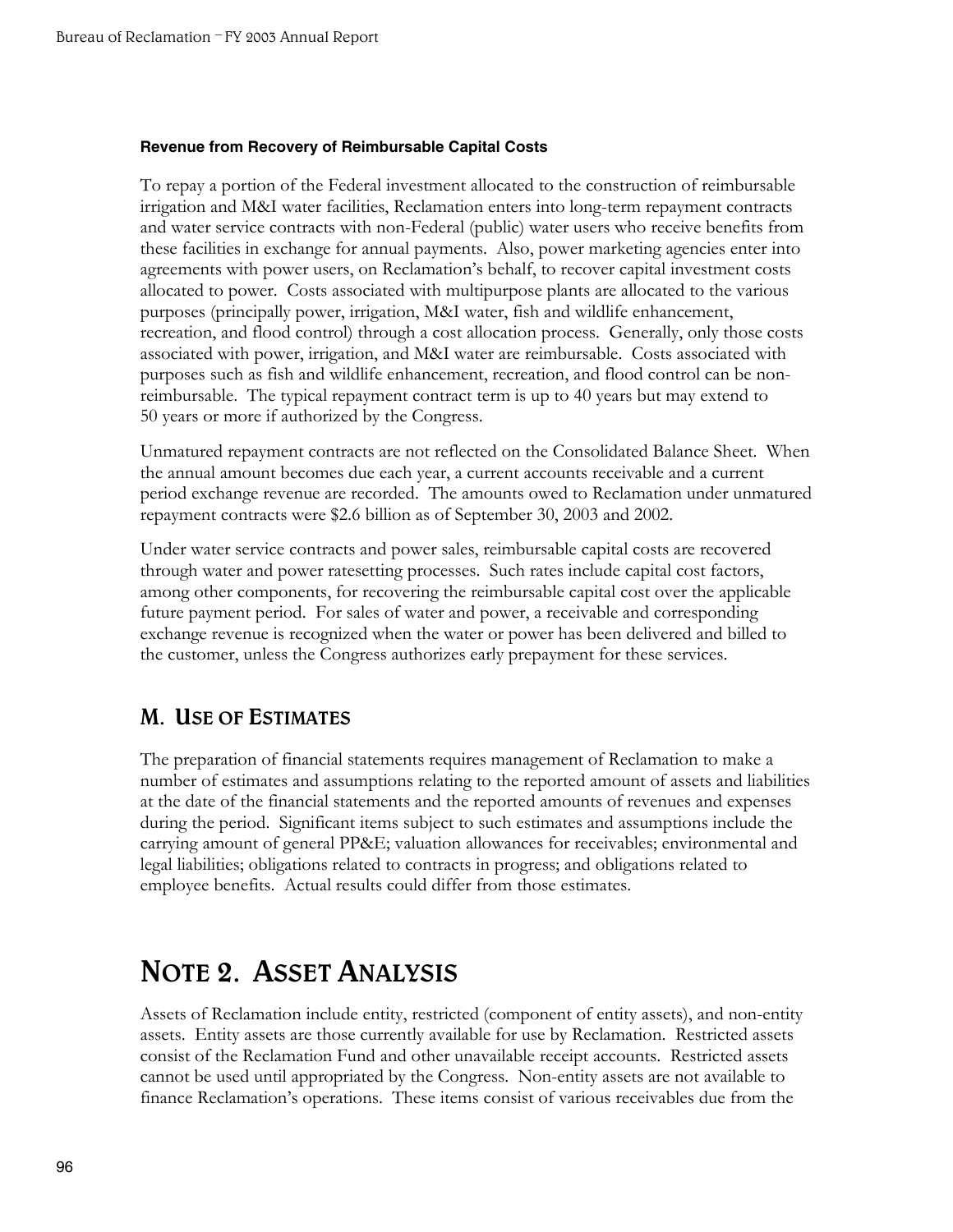public that, when collected, are deposited into Treasury's General Fund. Reclamation's assets as of September 30, 2003 and 2002, are summarized in the tables below.

| <b>Asset Analysis</b><br>As of September 30, 2003<br>(In Thousands) |               |            |    |                   |    |                   |    |            |  |  |  |  |
|---------------------------------------------------------------------|---------------|------------|----|-------------------|----|-------------------|----|------------|--|--|--|--|
|                                                                     | <b>Entity</b> |            |    | <b>Restricted</b> |    | <b>Non-Entity</b> |    | Total      |  |  |  |  |
| <b>ASSETS</b>                                                       |               |            |    |                   |    |                   |    |            |  |  |  |  |
| <b>Intragovernmental Assets:</b>                                    |               |            |    |                   |    |                   |    |            |  |  |  |  |
| Fund Balance with Treasury                                          | \$            | 1,247,956  | \$ | 3,471,752         | \$ |                   | \$ | 4,719,708  |  |  |  |  |
| Accounts and Interest Receivable, Net                               |               | 19,586     |    | 195,212           |    |                   |    | 214,798    |  |  |  |  |
| Advances and Prepayments                                            |               | 1,759      |    |                   |    |                   |    | 1,759      |  |  |  |  |
| <b>Total Intragovernmental Assets</b>                               |               | 1,269,301  |    | 3,666,964         |    |                   |    | 4,936,265  |  |  |  |  |
| Cash                                                                |               | 107        |    |                   |    |                   |    | 107        |  |  |  |  |
| Accounts and Interest Receivable, Net                               |               | 12,142     |    | 2,484             |    | 6                 |    | 14,632     |  |  |  |  |
| Loans and Interest Receivable, Net                                  |               | 106,775    |    | 37,648            |    | 22,198            |    | 166,621    |  |  |  |  |
| General Property, Plant, and Equipment, Net                         |               | 13,055,281 |    |                   |    |                   |    | 13,055,281 |  |  |  |  |
| Other                                                               |               |            |    |                   |    |                   |    |            |  |  |  |  |
| Advances and Prepayments                                            |               | 11,666     |    |                   |    |                   |    | 11,666     |  |  |  |  |
| Other Assets, Net                                                   |               | 179,001    |    |                   |    |                   |    | 179,001    |  |  |  |  |
| <b>Total Assets</b>                                                 | \$            | 14,634,273 | \$ | 3,707,096         | \$ | 22,204            | \$ | 18,363,573 |  |  |  |  |

| <b>Asset Analysis</b><br>As of September 30, 2002<br>(In Thousands) |                  |         |            |    |                   |    |            |  |  |  |  |  |
|---------------------------------------------------------------------|------------------|---------|------------|----|-------------------|----|------------|--|--|--|--|--|
|                                                                     | <b>Entity</b>    |         | Restricted |    | <b>Non-Entity</b> |    | Total      |  |  |  |  |  |
| <b>ASSETS</b>                                                       |                  |         |            |    |                   |    |            |  |  |  |  |  |
| <b>Intragovernmental Assets:</b>                                    |                  |         |            |    |                   |    |            |  |  |  |  |  |
| Fund Balance with Treasury                                          | \$<br>1,191,986  | \$      | 3,115,853  | \$ |                   | \$ | 4,307,839  |  |  |  |  |  |
| Accounts and Interest Receivable, Net                               |                  | 21,154  | 307,969    |    |                   |    | 329,123    |  |  |  |  |  |
| Advances and Prepayments                                            |                  | 19,307  |            |    |                   |    | 19,307     |  |  |  |  |  |
| <b>Total Intragovernmental Assets</b>                               | 1,232,447        |         | 3,423,822  |    |                   |    | 4,656,269  |  |  |  |  |  |
| Cash                                                                |                  | 124     |            |    |                   |    | 124        |  |  |  |  |  |
| Accounts and Interest Receivable, Net                               |                  | 13,619  | 9,889      |    |                   |    | 23,508     |  |  |  |  |  |
| Loans and Interest Receivable, Net                                  |                  | 87,686  | 39,499     |    | 23,445            |    | 150,630    |  |  |  |  |  |
| General Property, Plant and Equipment, Net                          | 12,977,850       |         |            |    |                   |    | 12,977,850 |  |  |  |  |  |
| Other                                                               |                  |         |            |    |                   |    |            |  |  |  |  |  |
| Advances and Prepayments                                            |                  | 13,663  |            |    |                   |    | 13,663     |  |  |  |  |  |
| Other Assets, Net                                                   |                  | 190,240 |            |    |                   |    | 190,240    |  |  |  |  |  |
| <b>Total Assets</b>                                                 | \$<br>14,515,629 | \$      | 3,473,210  | \$ | 23,445            | \$ | 18,012,284 |  |  |  |  |  |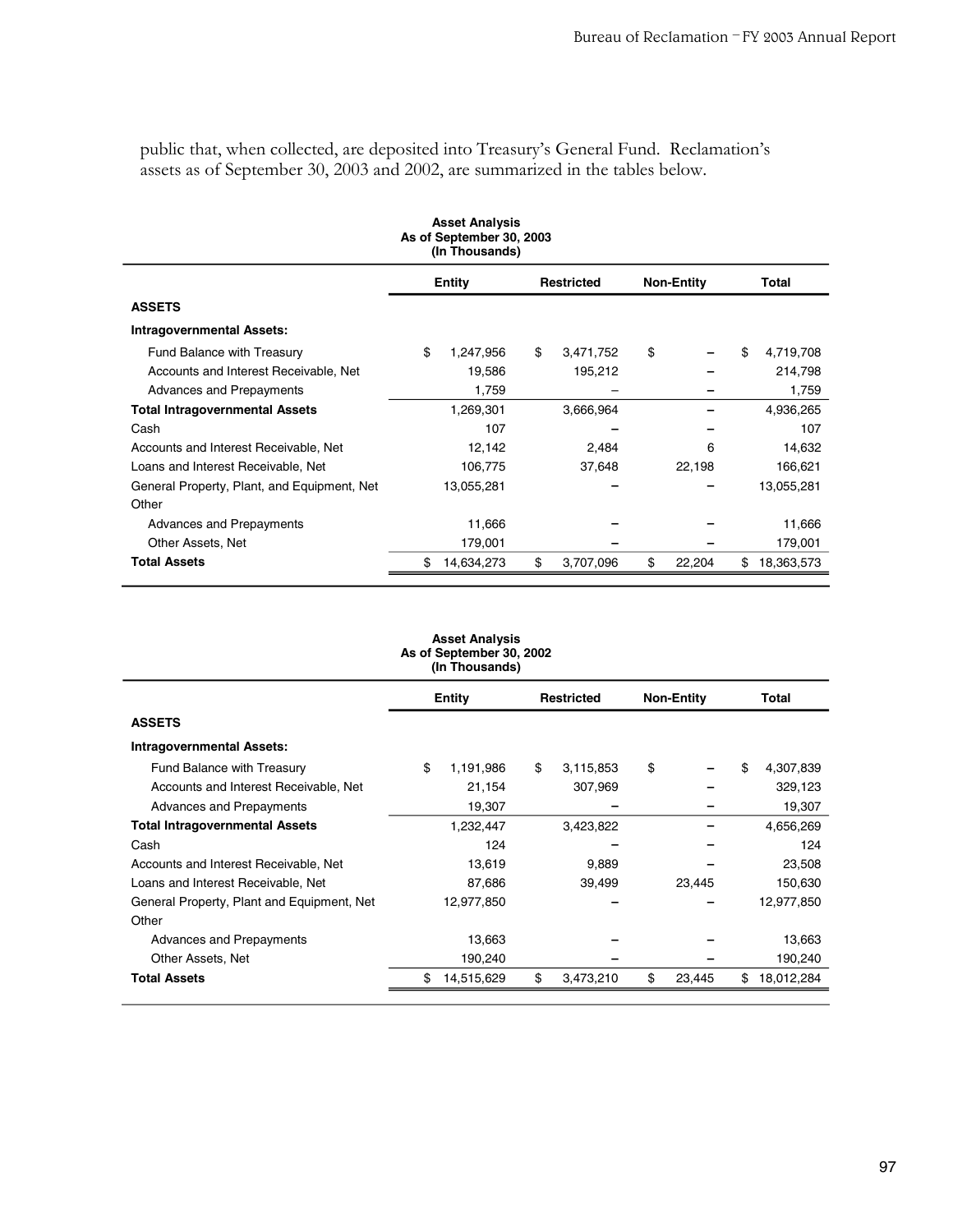## **NOTE 3. FUND BALANCE WITH TREASURY**

Reclamation's Fund Balance with Treasury and the Status of Fund Balance with Treasury as of September 30, 2003 and 2002, are shown in the following table.

| <b>Fund Balance with Treasury</b><br>As of September 30, 2003 and 2002<br>(In Thousands) |    |           |    |           |  |  |  |  |  |  |
|------------------------------------------------------------------------------------------|----|-----------|----|-----------|--|--|--|--|--|--|
| 2003<br>2002                                                                             |    |           |    |           |  |  |  |  |  |  |
| <b>Fund Balance with Treasury</b>                                                        |    |           |    |           |  |  |  |  |  |  |
| <b>General Funds</b>                                                                     | \$ | 700,372   | \$ | 708,056   |  |  |  |  |  |  |
| <b>Special Funds</b>                                                                     |    | 3,569,324 |    | 3,211,311 |  |  |  |  |  |  |
| <b>Revolving Funds</b>                                                                   |    | 371,613   |    | 310,635   |  |  |  |  |  |  |
| <b>Trust Funds</b>                                                                       |    | 48,045    |    | 60,561    |  |  |  |  |  |  |
| <b>Other Fund Types</b>                                                                  |    | 30,354    |    | 17,276    |  |  |  |  |  |  |
| <b>Total Fund Balance with Treasury</b>                                                  | \$ | 4,719,708 | \$ | 4,307,839 |  |  |  |  |  |  |
| <b>Status of Fund Balance with Treasury</b>                                              |    |           |    |           |  |  |  |  |  |  |
| Unobligated:                                                                             |    |           |    |           |  |  |  |  |  |  |
| Available                                                                                | \$ | 572,131   | \$ | 529,711   |  |  |  |  |  |  |
| Unavailable                                                                              |    | 3,502,943 |    | 3,133,764 |  |  |  |  |  |  |
| Obligated Balance Not Yet Disbursed                                                      |    | 644,634   |    | 644,364   |  |  |  |  |  |  |
| Total Status of Fund Balance with Treasury                                               | S  | 4,719,708 | \$ | 4,307,839 |  |  |  |  |  |  |

Obligated and unobligated balances reported for the Status of Fund Balance with Treasury do not agree with the obligated and unobligated balances reported on the Combined Statement of Budgetary Resources because the Fund Balance with Treasury amounts include items for which budgetary resources are not recorded, such as the fund balance in unavailable receipt accounts, allocation transfer accounts, and deposit and clearing accounts. The unavailable receipt accounts category includes the Reclamation Fund, which had a balance of \$3.5 billion and \$3.1 billion, as of September 30, 2003 and 2002, respectively.

As discussed in Note 1.C., funds are transferred from the Reclamation Fund to the Western Area Power Administration (Western) to fund power project O&M and capital investment activities. These funds transferred from the Reclamation Fund to Western, and subsequent recoveries from Western back into the Reclamation Fund, are reported as transfers in/out without reimbursement on the Consolidated Statement of Changes in Net Position. The FY 2003 and 2002 transfers in/out related to Western are shown in the table on the following page.

The net (unrecovered) transfers between the Reclamation Fund and Western prior to FY 2002 approximate \$2 billion.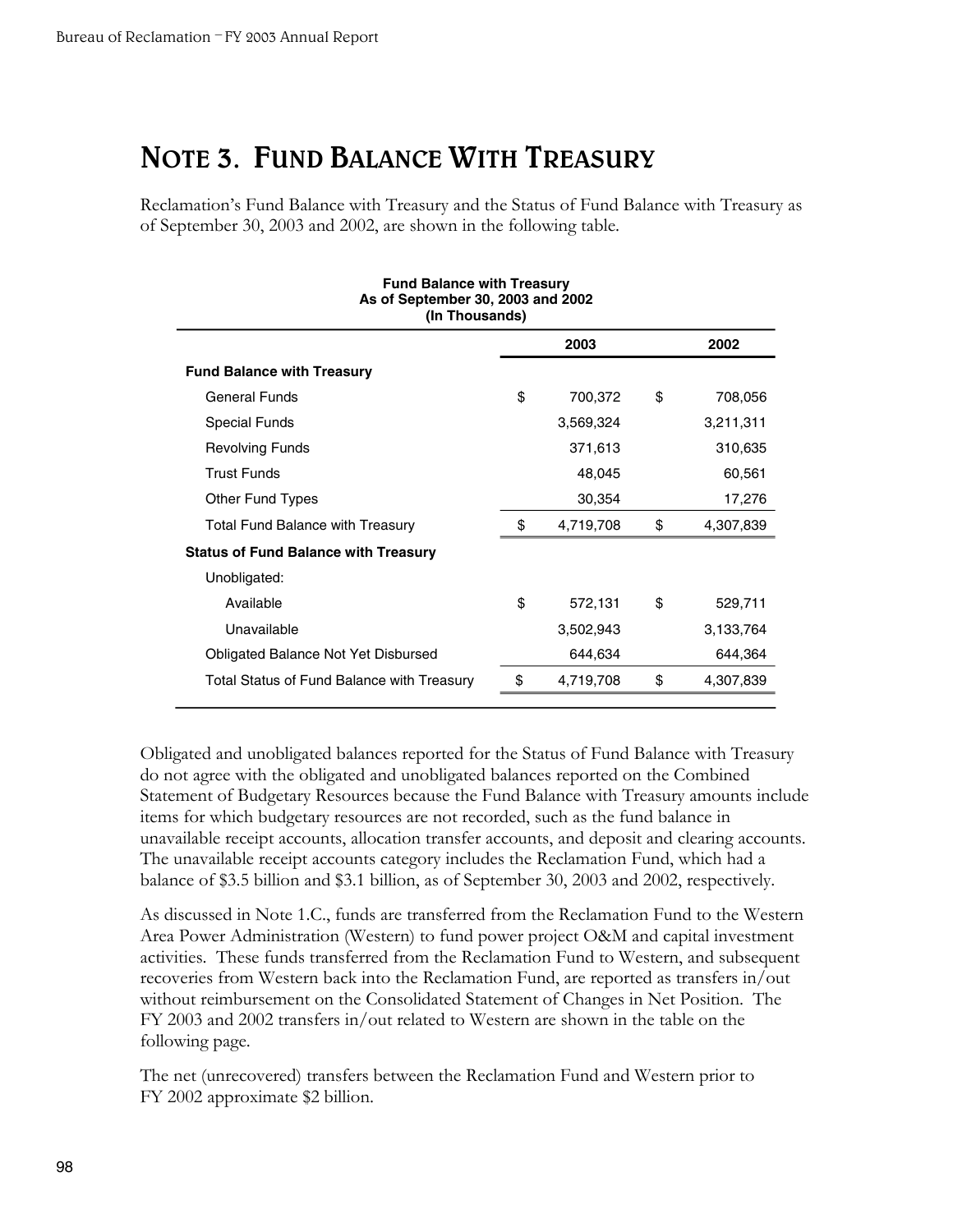| AS OF SEPTEMBER 30, 2003 AND 2002<br>(In Thousands)                                     |         |                |         |  |  |  |  |  |  |  |
|-----------------------------------------------------------------------------------------|---------|----------------|---------|--|--|--|--|--|--|--|
| <b>Net Transfers</b><br><b>Transfers Out</b><br><b>Transfers In</b><br>Year<br>In (Out) |         |                |         |  |  |  |  |  |  |  |
| 2003                                                                                    | 191,669 | 157,574<br>\$. | 34.095  |  |  |  |  |  |  |  |
| 2002                                                                                    | 162,027 | 166.553        | (4,526) |  |  |  |  |  |  |  |

| <b>Transfers To/From Western Area Power Administration</b> |
|------------------------------------------------------------|
| As of September 30, 2003 and 2002                          |
| (In Thousands)                                             |
| Net Tuenefeu                                               |

## **NOTE 4. ACCOUNTS AND INTEREST RECEIVABLE, NET**

Intragovernmental and public accounts receivable are recorded net of the allowance for doubtful (uncollectible) accounts. The following tables show the status of accounts receivable as of September 30, 2003 and 2002.

| 11111000011007                                             |               |     |         |
|------------------------------------------------------------|---------------|-----|---------|
|                                                            | 2003          |     | 2002    |
| Accounts Receivable - Federal                              |               |     |         |
| Billed Accounts Receivable - Federal, Current              | \$<br>1.489   | \$  | 15,811  |
| Unbilled Accounts Receivable - Federal                     | 213,309       |     | 313,312 |
| Total Accounts Receivable – Federal, Net of Allowance      | \$<br>214,798 | \$  | 329,123 |
| <b>Change in Allowance for Doubtful Accounts - Federal</b> |               |     |         |
| Allowance for Doubtful Accounts, Beginning                 | \$            | -\$ | 776     |
| <b>Deletions</b>                                           |               |     | (776)   |
| Allowance for Doubtful Accounts - Federal                  | \$            | \$  |         |
|                                                            |               |     |         |

#### **Accounts and Interest Receivable, Net, Due from Federal Entities As of September 30, 2003 and 2002 (In Thousands)**

Unbilled Accounts Receivable – Federal consists primarily of accrued minerals lease revenue which has not yet been transferred to Reclamation by the Minerals Management Service.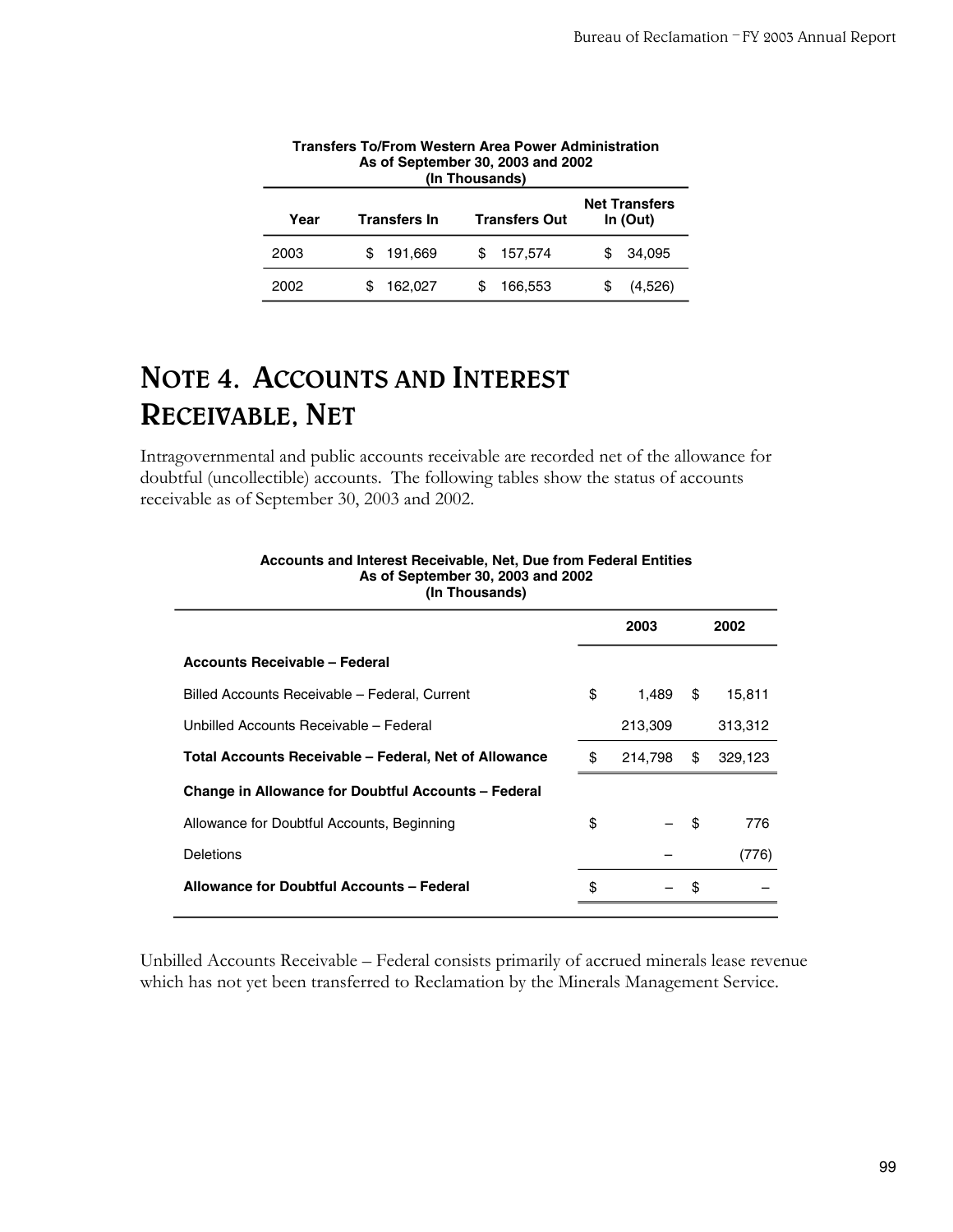|                                                           | 2003         | 2002         |
|-----------------------------------------------------------|--------------|--------------|
| <b>Accounts Receivable - Public</b>                       |              |              |
| Current                                                   | \$<br>11,237 | \$<br>10,197 |
| 1 - 180 Days Past Due                                     | 1,429        | 1,397        |
| 181 - 365 Days Past Due                                   | 5,964        | 4,433        |
| Over 1 Year Past Due                                      | 2,433        | 2,639        |
| Total Billed Accounts Receivable - Public                 | 21,063       | 18,666       |
| Unbilled Accounts Receivable - Public                     | 2,321        | 7,581        |
| Total Accounts Receivable - Public                        | 23,384       | 26,247       |
| Allowance for Doubtful Accounts - Public                  | (8,752)      | (2,739)      |
| Total Accounts Receivable – Public, Net of Allowance      | \$<br>14,632 | \$<br>23,508 |
| <b>Change in Allowance for Doubtful Accounts – Public</b> |              |              |
| Allowance for Doubtful Accounts, Beginning                | \$<br>2,739  | \$<br>14,671 |
| Additions                                                 | 10,084       | 2,801        |
| <b>Deletions</b>                                          | (4,071)      | (14, 733)    |
| Allowance for Doubtful Accounts - Public                  | \$<br>8,752  | \$<br>2,739  |
|                                                           |              |              |

#### **Accounts and Interest Receivable, Net, Due from the Public As of September 30, 2003 and 2002 (In Thousands)**

## **NOTE 5. LOANS AND INTEREST RECEIVABLE, NET**

Entity and non-entity loan balances are combined and presented together here and in the consolidated financial statements. Non-entity loans are disclosed in Note 2, Asset Analysis. The following tables show the status of the loans receivable and associated interest receivable as of September 30, 2003 and 2002.

| Loans Receivable, Net<br>As of September 30, 2003<br>(In Thousands)                                                                                                                                                                                                                 |    |         |    |     |    |          |    |           |    |         |  |  |
|-------------------------------------------------------------------------------------------------------------------------------------------------------------------------------------------------------------------------------------------------------------------------------------|----|---------|----|-----|----|----------|----|-----------|----|---------|--|--|
| <b>Value of Assets</b><br><b>Allowance for</b><br>Loans<br><b>Subsidy Cost</b><br>Receivable,<br><b>Allowance for</b><br><b>Related to</b><br><b>Interest</b><br><b>Direct Loan Programs</b><br>Gross<br>Receivable<br><b>Loan Losses</b><br>(Present Value)<br><b>Direct Loans</b> |    |         |    |     |    |          |    |           |    |         |  |  |
| Direct Loans Obligated Prior to FY 1992:                                                                                                                                                                                                                                            |    |         |    |     |    |          |    |           |    |         |  |  |
| <b>Small Reclamation Projects Act</b>                                                                                                                                                                                                                                               | \$ | 42.842  | \$ | 933 | \$ | (8, 188) | \$ |           | \$ | 35,587  |  |  |
| Distribution System Loans Act                                                                                                                                                                                                                                                       |    | 4,246   |    |     |    |          |    |           |    | 4,246   |  |  |
| <b>Rehabilitation and Betterment Act</b>                                                                                                                                                                                                                                            |    | 19,483  |    |     |    |          |    |           |    | 19,483  |  |  |
| Drought Relief                                                                                                                                                                                                                                                                      |    | 560     |    |     |    | (30)     |    | -         |    | 530     |  |  |
| Total Direct Loans Obligated Prior to<br>FY 1992                                                                                                                                                                                                                                    |    | 67,131  |    | 933 |    | (8,218)  |    |           |    | 59,846  |  |  |
| Direct Loans Obligated After FY 1991:                                                                                                                                                                                                                                               |    |         |    |     |    |          |    |           |    |         |  |  |
| <b>Small Reclamation Projects Act</b>                                                                                                                                                                                                                                               |    | 121,134 |    |     |    |          |    | (14, 359) |    | 106,775 |  |  |
| <b>Total Direct Loans</b>                                                                                                                                                                                                                                                           | \$ | 188,265 | \$ | 933 | \$ | (8, 218) | \$ | (14, 359) | \$ | 166,621 |  |  |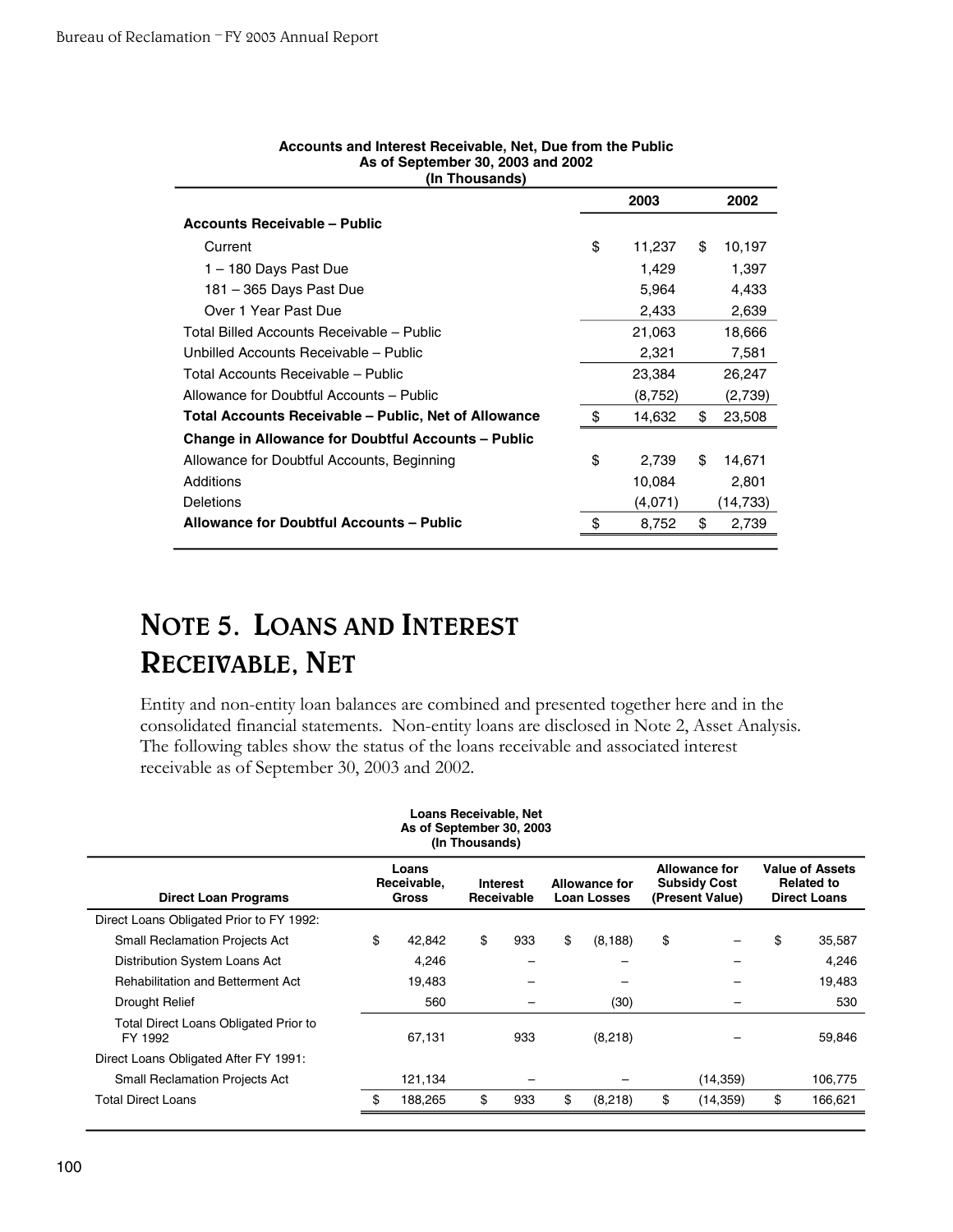| As of September 30, 2002<br>(In Thousands)                                                                                                                                                                                                                                          |    |         |    |     |    |          |    |           |    |         |  |
|-------------------------------------------------------------------------------------------------------------------------------------------------------------------------------------------------------------------------------------------------------------------------------------|----|---------|----|-----|----|----------|----|-----------|----|---------|--|
| <b>Value of Assets</b><br><b>Allowance for</b><br>Loans<br><b>Subsidy Cost</b><br>Receivable,<br><b>Allowance for</b><br><b>Related to</b><br>Interest<br><b>Direct Loan Programs</b><br>Receivable<br><b>Direct Loans</b><br><b>Gross</b><br><b>Loan Losses</b><br>(Present Value) |    |         |    |     |    |          |    |           |    |         |  |
| Direct Loans Obligated Prior to FY 1992:                                                                                                                                                                                                                                            |    |         |    |     |    |          |    |           |    |         |  |
| <b>Small Reclamation Projects Act</b>                                                                                                                                                                                                                                               | \$ | 45,241  | \$ | 933 | \$ | (8, 188) | \$ |           | \$ | 37,986  |  |
| Distribution System Loans Act                                                                                                                                                                                                                                                       |    | 4,462   |    |     |    |          |    |           |    | 4,462   |  |
| <b>Rehabilitation and Betterment Act</b>                                                                                                                                                                                                                                            |    | 19,830  |    |     |    |          |    |           |    | 19,830  |  |
| Drought Relief                                                                                                                                                                                                                                                                      |    | 696     |    |     |    | (30)     |    |           |    | 666     |  |
| Total Direct Loans Obligated Prior to<br>FY 1992                                                                                                                                                                                                                                    |    | 70,229  |    | 933 |    | (8,218)  |    |           |    | 62,944  |  |
| Direct Loans Obligated After FY 1991:                                                                                                                                                                                                                                               |    |         |    |     |    |          |    |           |    |         |  |
| <b>Small Reclamation Projects Act</b>                                                                                                                                                                                                                                               |    | 121,920 |    |     |    |          |    | (34, 234) |    | 87,686  |  |
| <b>Total Direct Loans</b>                                                                                                                                                                                                                                                           |    | 192,149 | \$ | 933 | \$ | (8,218)  | \$ | (34, 234) | \$ | 150,630 |  |

# **Loans Receivable, Net**

#### **Total Amount of Direct Loans Disbursed (Post-1991) As of September 30, 2003 and 2002 (In Thousands)**

 $\overline{a}$  $\overline{a}$ 

| <b>Direct Loan Programs</b>           | 2003 | 2002  |
|---------------------------------------|------|-------|
| <b>Small Reclamation Projects Act</b> | 800  | 6.288 |
|                                       |      |       |

#### **Schedule for Reconciling Subsidy Cost Allowance Balances (Post-1991 Direct Loans) As of September 30, 2003 and 2002 (In Thousands)**

|              |      | 2002     |
|--------------|------|----------|
| \$<br>34.234 | \$   | 36.934   |
| 438          |      | 2.493    |
| (6, 445)     |      | (5, 193) |
| 28.227       |      | 34,234   |
| (13, 868)    |      |          |
| \$<br>14.359 | \$   | 34,234   |
|              | 2003 |          |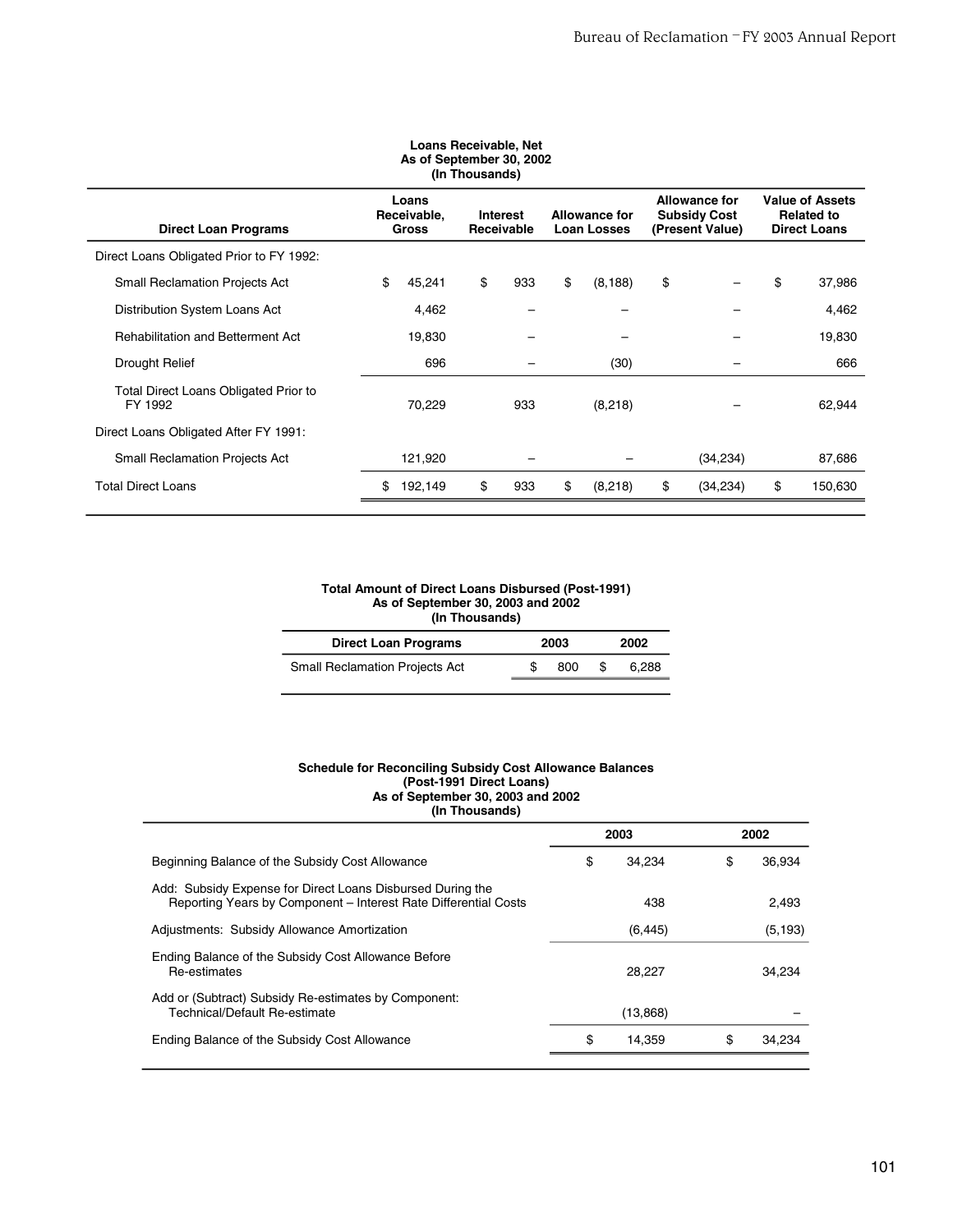All Credit Reform loans are categorized under the Small Reclamation Projects Act Loan Program. Reclamation had seven Credit Reform loans outstanding for FY 2003 and 2002, totaling \$121 million and \$122 million, respectively. Related administrative expenses for FY 2003 and 2002 were \$119 thousand and \$309 thousand, respectively. The budget subsidy rate for FY 2002 was 26.92 percent, which was entirely comprised of the interest differential rate. For FY 2003, there were no additional loan appropriations; therefore, there is no budget subsidy rate. The subsidy expense reported in the current year also includes modifications and re-estimates. In FY 2003, a technical re-estimate of FY 1992– 2002 cohorts resulted in a net downward re-estimate of the subsidy allowance. The technical re-estimate adjusted for differences between the original projection of cash flows that were expected based on actual experience.

## **NOTE 6. OTHER ASSETS, NET**

Total Other Assets, Net, consists primarily of the costs for power rights. The gross power rights as of September 30, 2003 and 2002 are \$338.7 million, with accumulated amortization of \$187.3 million and \$176.5 million, respectively.

## **NOTE 7. GENERAL PROPERTY, PLANT, AND EQUIPMENT, NET**

Reclamation's general PP&E categories, with corresponding accumulated depreciation, as of September 30, 2003 and 2002, are shown in the following tables.

| General Property, Plant, and Equipment, Net<br>As of September 30, 2003<br>(In Thousands)                         |    |            |    |             |    |            |  |  |  |  |  |
|-------------------------------------------------------------------------------------------------------------------|----|------------|----|-------------|----|------------|--|--|--|--|--|
| <b>Net Book</b><br><b>Acquisition</b><br>Accumulated<br><b>Categories</b><br>Value<br>Cost<br><b>Depreciation</b> |    |            |    |             |    |            |  |  |  |  |  |
| <b>General PP&amp;E:</b>                                                                                          |    |            |    |             |    |            |  |  |  |  |  |
| <b>Structures and Facilities</b>                                                                                  | \$ | 17,273,539 | \$ | (7,596,381) | \$ | 9,677,158  |  |  |  |  |  |
| Land                                                                                                              |    | 1,876,627  |    |             |    | 1,876,627  |  |  |  |  |  |
| Construction in Progress:                                                                                         |    |            |    |             |    |            |  |  |  |  |  |
| Construction in Progress - General                                                                                |    | 859,395    |    |             |    | 859,395    |  |  |  |  |  |
| Construction in Abeyance                                                                                          |    | 556,878    |    |             |    | 556,878    |  |  |  |  |  |
| Equipment, Vehicles, and Aircraft                                                                                 |    | 104,591    |    | (63, 235)   |    | 41,356     |  |  |  |  |  |
| <b>Buildings</b>                                                                                                  |    | 58,949     |    | (24, 361)   |    | 34,588     |  |  |  |  |  |
| Internal Use Software:                                                                                            |    |            |    |             |    |            |  |  |  |  |  |
| In Use                                                                                                            |    | 24,087     |    | (20, 667)   |    | 3,420      |  |  |  |  |  |
| In Development                                                                                                    |    | 5,859      |    |             |    | 5,859      |  |  |  |  |  |
| <b>Total General PP&amp;E</b>                                                                                     | \$ | 20,759,925 | \$ | (7,704,644) | \$ | 13,055,281 |  |  |  |  |  |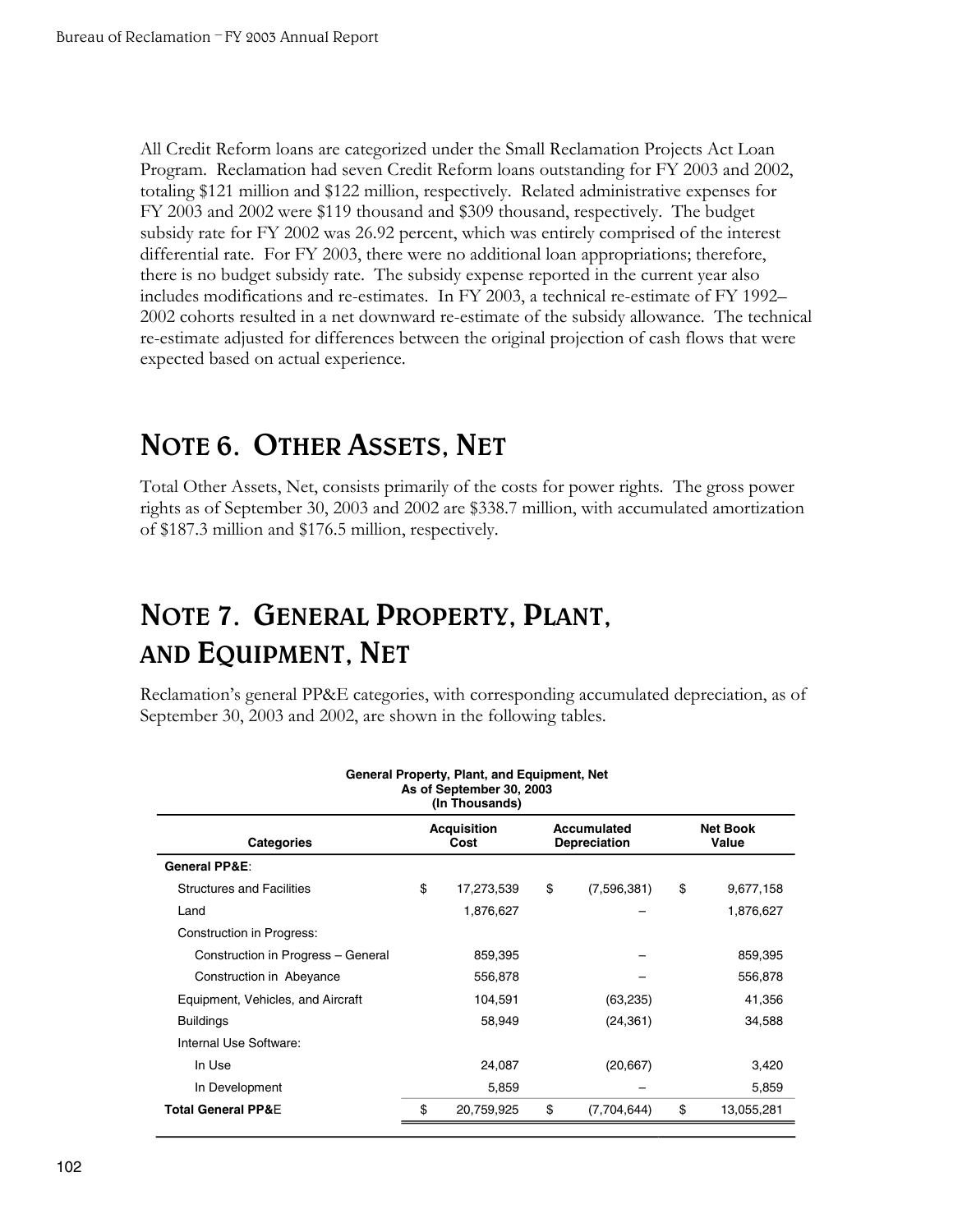| (In Thousands)                     |                            |            |    |                             |                          |            |  |  |  |
|------------------------------------|----------------------------|------------|----|-----------------------------|--------------------------|------------|--|--|--|
| <b>Categories</b>                  | <b>Acquisition</b><br>Cost |            |    | Accumulated<br>Depreciation | <b>Net Book</b><br>Value |            |  |  |  |
| <b>General PP&amp;E:</b>           |                            |            |    |                             |                          |            |  |  |  |
| <b>Structures and Facilities</b>   | \$                         | 17,261,335 | \$ | (7,491,606)                 | \$                       | 9,769,729  |  |  |  |
| Land                               |                            | 1,866,478  |    |                             |                          | 1,866,478  |  |  |  |
| Construction in Progress:          |                            |            |    |                             |                          |            |  |  |  |
| Construction in Progress - General |                            | 698,719    |    |                             |                          | 698,719    |  |  |  |
| Construction in Abeyance           |                            | 561,042    |    |                             |                          | 561,042    |  |  |  |
| Equipment, Vehicles, and Aircraft  |                            | 100,887    |    | (59, 537)                   |                          | 41,350     |  |  |  |
| <b>Buildings</b>                   |                            | 54,148     |    | (22, 831)                   |                          | 31,317     |  |  |  |
| Internal Use Software:             |                            |            |    |                             |                          |            |  |  |  |
| In Use                             |                            | 22,275     |    | (18, 779)                   |                          | 3,496      |  |  |  |
| In Development                     |                            | 5,719      |    |                             |                          | 5,719      |  |  |  |
| <b>Total General PP&amp;E</b>      | \$                         | 20,570,603 | \$ | (7,592,753)                 | \$                       | 12,977,850 |  |  |  |
|                                    |                            |            |    |                             |                          |            |  |  |  |

#### **General Property, Plant, and Equipment, Net As of September 30, 2002**

### **A. CONSTRUCTION IN PROGRESS – GENERAL**

Construction in progress – general includes capitalized costs of assets being constructed for other Federal entities. Amounts of \$118.4 million and \$111.0 million as of September 30, 2003 and 2002, respectively, represent capitalized construction costs associated with the Navajo Indian Irrigation Project (NIIP). This project was authorized by P.L. 87-483 (June 13, 1962), and construction began in 1964. Project facilities are being constructed in 11 blocks of approximately 10,000 acres each. As of September 30, 2003, the project is estimated to be 70 percent complete with eight blocks under irrigation. Completion may require an additional 15 to 20 years of construction and development. Under this law, the Congress appropriated funding for the project to the Bureau of Indian Affairs (BIA), which transferred funding to Reclamation for construction and cost accounting of the facilities. Subsequently, Reclamation and BIA entered into a formal memorandum of agreement that provides for the transfer of the book value costs of the project facilities to BIA upon completion. As such, upon substantial completion of construction of designated segments of project facilities, agreed upon by both bureaus, the book value costs of the completed facilities will be transferred to BIA by formal document. Reclamation transferred to BIA \$707 thousand in residual costs in FY 2003 and \$17.5 million in capitalized costs associated with completed segments of the project in FY 2002.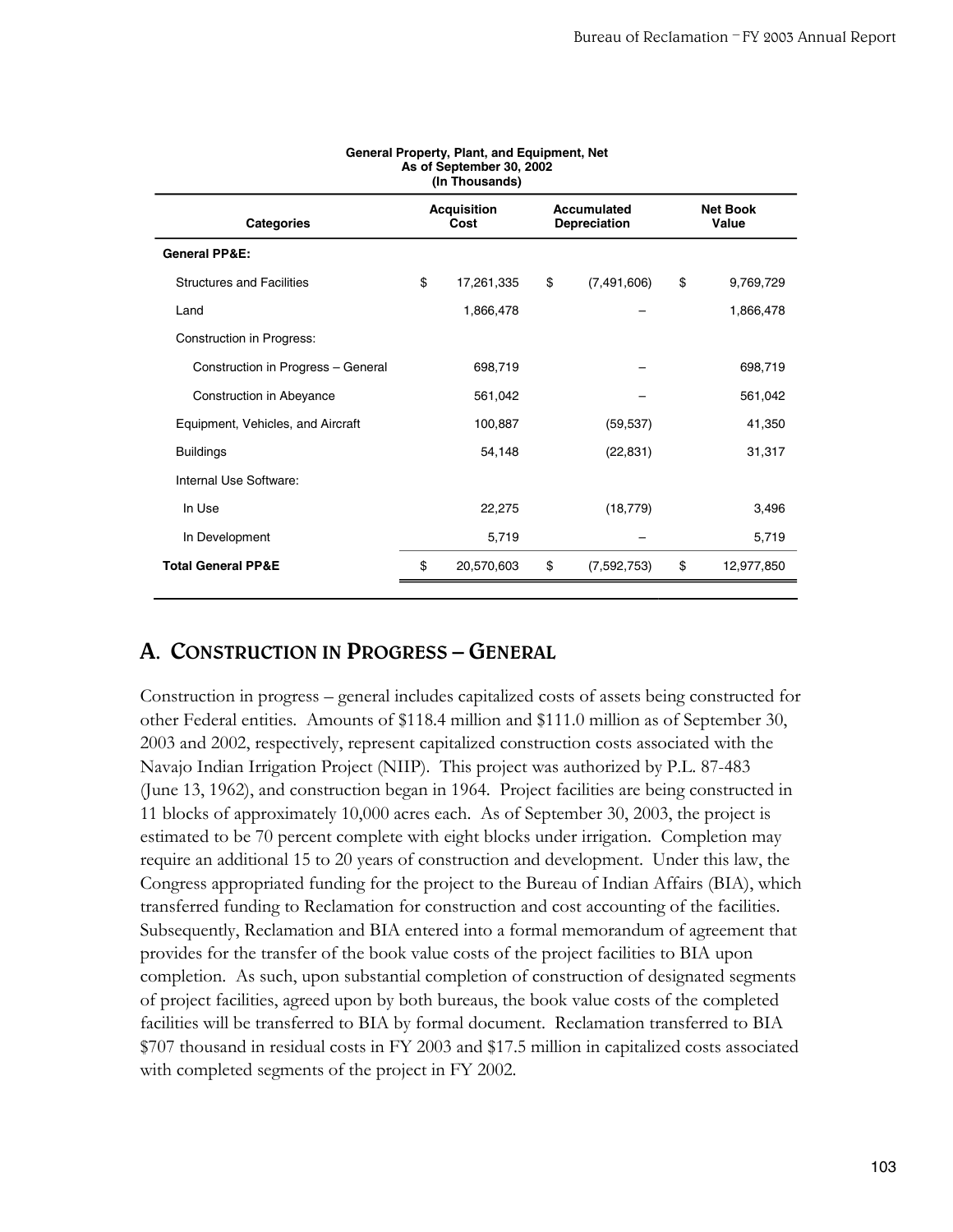Construction in progress – general also includes investigations and development costs of \$70 million and \$96 million as of September 30, 2003 and 2002, respectively.

During FY 2003 and 2002, \$10.8 million and \$11.6 million, respectively, of IDC were capitalized. The authority for charging IDC is included in the authorizing legislation for a particular project or administrative policy established pursuant to the law. Generally, the costs allocated to reimbursable functions, except irrigation, are subject to IDC unless otherwise provided by law. The interest rates used in computing IDC are the rates specified in the authorizing legislation or, if rates are not specified, the rates established by Reclamation laws or administrative policy. Rates used for IDC are based on the rates established for the fiscal year in which construction began. The interest rates applied during both FY 2003 and 2002 ranged from 2.5 percent to 12.375 percent.

## **B. CONSTRUCTION IN ABEYANCE**

The investment in projects held in abeyance through FY 2003 ranges from \$59.1 thousand to \$285.4 million per project; through FY 2002, ranges from \$59.1 thousand and \$277.6 million per project; and covers a period from 1965 to the present. Continued planning or construction on these assets has been held in abeyance for various reasons, including such concerns as the execution of cost-share agreements with non-Federal entities, and environmental, economic, and international treaty issues. The Congress and local interests continue to pursue acceptable alternatives for the completion of those projects in which there has been a substantial investment. For some of these projects, bills have either been recently introduced to, or are under consideration by, the Congress to reformulate the project or provide funding for continued work.

As it is uncertain when construction will resume on or benefits will be provided by these assets, classification into construction in abeyance provides the most meaningful and accurate status of their disposition. The Congress has not yet deauthorized any of these assets, nor should it be inferred from this classification that the future viability of them is necessarily in doubt.

#### **Transfer of Facilities**

The tables on the following pages present the status of transfer of facilities for FY 2003 and 2002.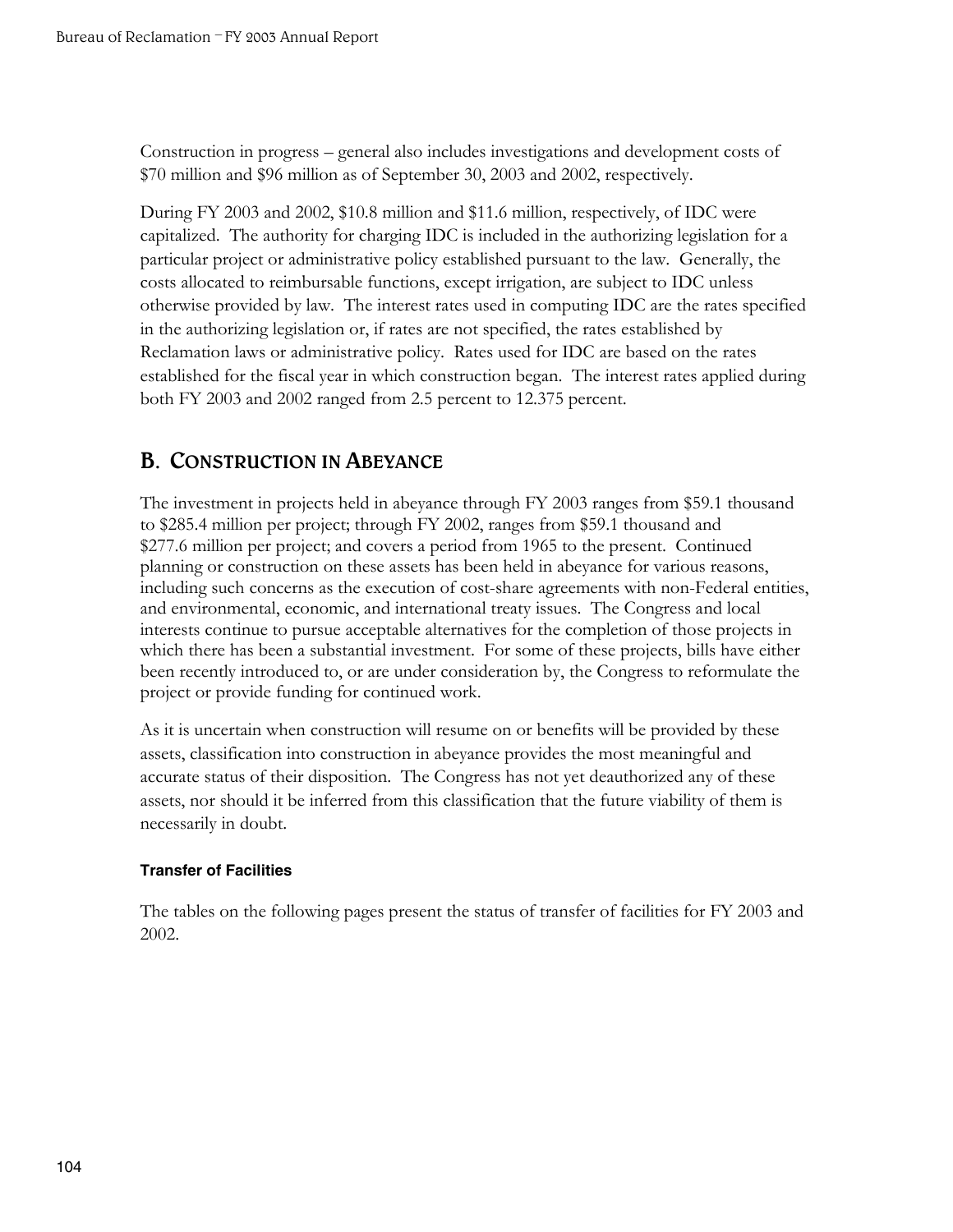#### **Transfer of Facilities As of September 30, 2003 (In Thousands)**

| <b>Project Name</b>                                                                                       | <b>Net Book Value</b><br>Including<br><b>Land Costs</b> | <b>Land Costs</b><br><b>Associated</b><br><b>With Transfer</b> |
|-----------------------------------------------------------------------------------------------------------|---------------------------------------------------------|----------------------------------------------------------------|
| <b>Completed Transfers</b>                                                                                |                                                         |                                                                |
| Middle Loup Division, Pick-Sloan Missouri Basin Project, Nebraska                                         | \$<br>21.316                                            | \$<br>7,457                                                    |
| North Poudre Supply Canal and Diversion Works, Colorado-Big Thompson<br>Project, Larimer County, Colorado | 2,121                                                   | 287                                                            |
| <b>Pending Transfers</b>                                                                                  |                                                         |                                                                |
| Sugar Pine Dam and Reservoir, Central Valley Project, California <sup>1</sup>                             | 31.520                                                  | 2,811                                                          |
| Harguahala Valley Irrigation District, Central Arizona Project, Arizona                                   | 29,348                                                  | 2,471                                                          |
| Rye Patch Dam and Reservoir, Humboldt Project, Nevada                                                     | 7,298                                                   | 535                                                            |
| Gila Project, Wellton-Mohawk Division, Arizona                                                            | 2,560                                                   | 2,560                                                          |
| Sly Park Dam and Reservoir, Central Valley Project, California                                            | 1,911                                                   | 1,563                                                          |
| Minidoka and Teton Basin Projects, Idaho                                                                  | 235                                                     | 9                                                              |

<sup>1</sup> Transfer occurred November 7, 2003, with a payment of \$2.8 million received from the transferee. The net Io ility is recognized in the period of transfer in accordance with SFFAS No. 6, "Accountir la Transfer occurred November 7, 2003, with a payment of \$2.8 million received from the transferee. The net loss on the transfer of this facility is recognized in the period of transfer in accordance with SFFAS No. 6, "Accounting for Property, Plant, and Equipment."

| As of September 30, 2002<br>(In Thousands)                                                                |                                                         |    |                                                                |  |
|-----------------------------------------------------------------------------------------------------------|---------------------------------------------------------|----|----------------------------------------------------------------|--|
| <b>Project Name</b>                                                                                       | <b>Net Book Value</b><br>Including<br><b>Land Costs</b> |    | <b>Land Costs</b><br><b>Associated With</b><br><b>Transfer</b> |  |
| <b>Completed Transfers</b>                                                                                |                                                         |    |                                                                |  |
| La Feria Division, Lower Rio Grande Rehabilitation Project, Texas                                         | \$<br>1,751                                             | \$ | 135                                                            |  |
| <b>Pending Transfers</b>                                                                                  |                                                         |    |                                                                |  |
| Sugar Pine Dam and Reservoir, Central Valley Project, California                                          | 32,217                                                  |    | 3,523                                                          |  |
| Harguahala Valley Irrigation District, Central Arizona Project, Arizona                                   | 29,758                                                  |    | 2,471                                                          |  |
| Middle Loup Division, Pick-Sloan Missouri Basin Project, Nebraska                                         | 21,316                                                  |    | 7,457                                                          |  |
| Gila Project, Wellton-Mohawk Division, Arizona                                                            | 2,560                                                   |    | 2,560                                                          |  |
| North Poudre Supply Canal and Diversion Works, Colorado-Big Thompson<br>Project, Larimer County, Colorado | 2,121                                                   |    | 287                                                            |  |
| Sly Park Dam and Reservoir, Central Valley Project, California                                            | 1,861                                                   |    | 1,563                                                          |  |

### **Transfer of Facilities As of September 30, 2002**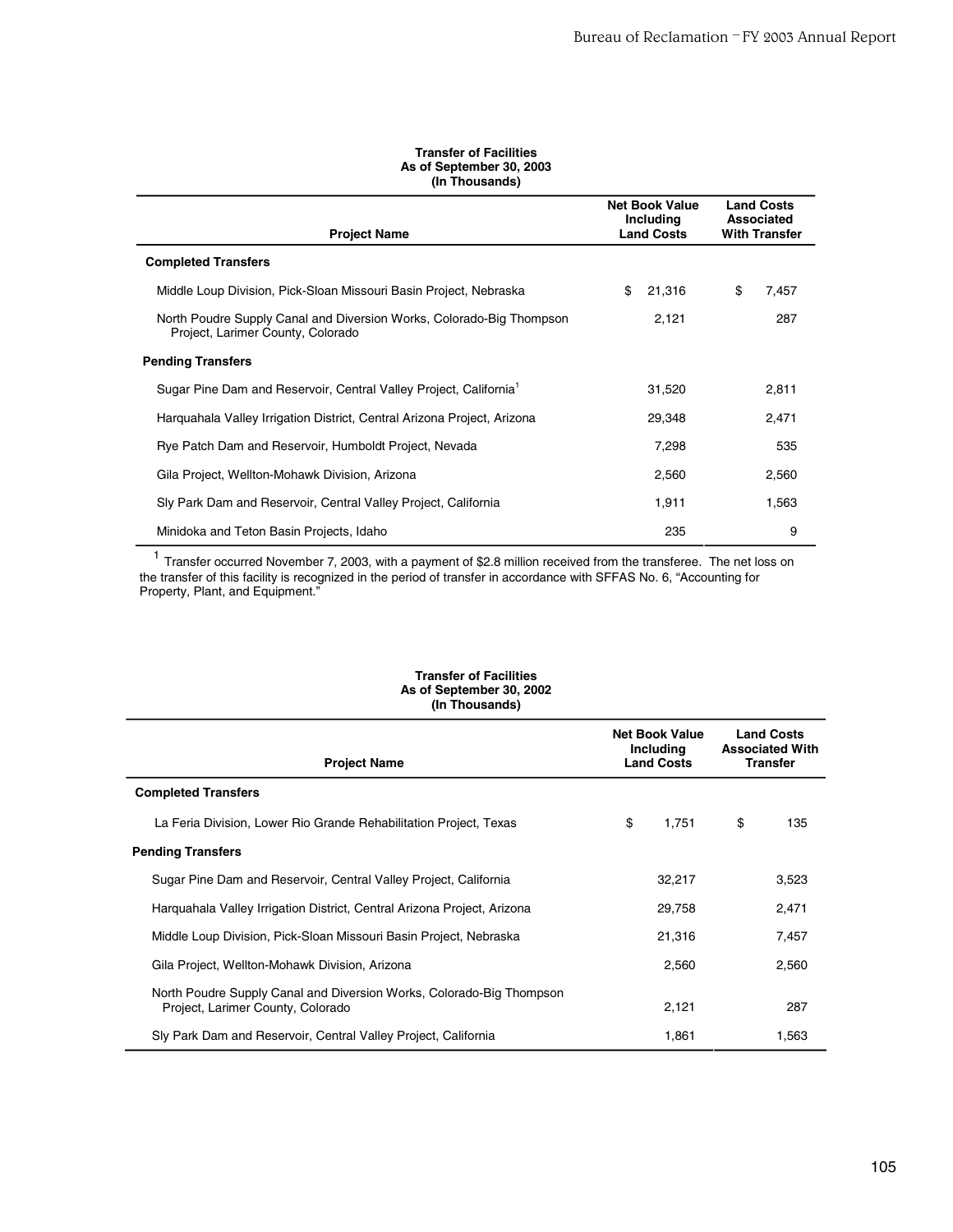## **NOTE 8. LIABILITIES**

Liabilities covered by budgetary resources are funded liabilities to be paid with existing budgetary resources. Liabilities not covered by budgetary resources represent those unfunded liabilities for which congressional action is needed before budgetary resources can be provided. These liabilities as of September 30, 2003 and 2002, are combined and presented together in the Consolidated Balance Sheet and are detailed in the following tables.

|                                                        |    | As of September 30, 2003<br>(In Thousands) | <b>Liabilities</b> |                          |                                                     |                    |         |               |  |
|--------------------------------------------------------|----|--------------------------------------------|--------------------|--------------------------|-----------------------------------------------------|--------------------|---------|---------------|--|
|                                                        |    | <b>Covered by Budgetary</b>                | <b>Resources</b>   |                          | <b>Not Covered by Budgetary</b><br><b>Resources</b> |                    |         |               |  |
|                                                        |    | <b>Current</b>                             |                    | <b>Non-Current</b>       | <b>Current</b>                                      | <b>Non-Current</b> |         | <b>Total</b>  |  |
| Intragovernmental Liabilities:                         |    |                                            |                    |                          |                                                     |                    |         |               |  |
| <b>Accounts Payable</b>                                | \$ | 18,617                                     | \$                 |                          | \$                                                  | \$                 |         | \$<br>18,617  |  |
| Debt                                                   |    |                                            |                    | 114,826                  |                                                     |                    |         | 114,826       |  |
| Other                                                  |    |                                            |                    |                          |                                                     |                    |         |               |  |
| <b>Accrued Payroll Benefits</b>                        |    | 5,530                                      |                    |                          | 5,067                                               |                    | 9,046   | 19,643        |  |
| Advances and Deferred Revenue                          |    | 9,363                                      |                    |                          |                                                     |                    |         | 9,363         |  |
| <b>Deferred Credits</b>                                |    |                                            |                    |                          | 34                                                  |                    |         | 34            |  |
| Judgment Fund Liability                                |    |                                            |                    |                          | 48,798                                              | 48,798             |         |               |  |
| <b>Total Intragovernmental Liabilities</b>             |    | 33,510                                     |                    | 114,826                  | 5,101                                               |                    | 57,844  | 211,281       |  |
| <b>Public Liabilities:</b>                             |    |                                            |                    |                          |                                                     |                    |         |               |  |
| <b>Accounts Payable</b>                                |    | 220,987                                    |                    |                          |                                                     |                    |         | 220,987       |  |
| Federal Employees Compensation<br><b>Act Liability</b> |    |                                            |                    |                          |                                                     |                    | 93,468  | 93,468        |  |
| <b>Environmental Cleanup Costs</b>                     |    |                                            |                    |                          |                                                     |                    | 5,804   | 5,804         |  |
| Other                                                  |    |                                            |                    |                          |                                                     |                    |         |               |  |
| <b>Accrued Payroll and Benefits</b>                    |    | 13,438                                     |                    |                          |                                                     |                    | 27,390  | 40,828        |  |
| Advances and Deferred Revenue                          |    | 110,114                                    |                    |                          |                                                     |                    |         | 110,114       |  |
| <b>Deferred Credits</b>                                |    |                                            |                    |                          |                                                     |                    | 176,051 | 176,051       |  |
| <b>Contingent Liabilities</b>                          |    |                                            |                    |                          |                                                     |                    | 69,100  | 69,100        |  |
| <b>Other Liabilities</b>                               |    |                                            |                    |                          |                                                     |                    | 22,319  | 22,319        |  |
| <b>Total Public Liabilities</b>                        |    | 344,539                                    |                    | $\overline{\phantom{0}}$ | $\overline{\phantom{0}}$                            |                    | 394,132 | 738,671       |  |
| <b>Total Liabilities</b>                               | \$ | 378,049                                    | \$                 | 114,826                  | \$<br>5,101                                         | \$                 | 451,976 | \$<br>949,952 |  |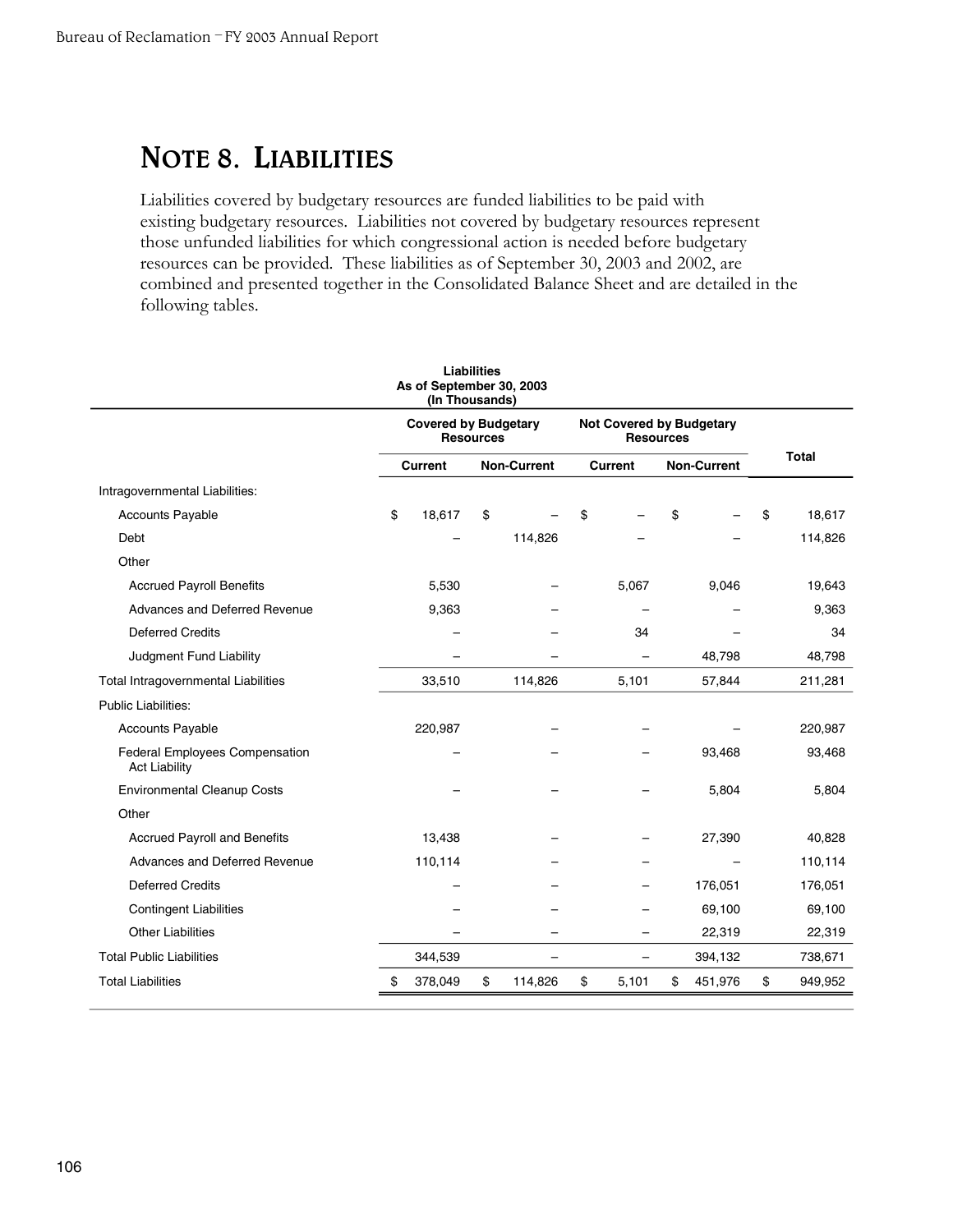| As of September 30, 2002<br>(In Thousands)                    |                                                 |                |    |                          |       |                                                     |        |                    |    |         |
|---------------------------------------------------------------|-------------------------------------------------|----------------|----|--------------------------|-------|-----------------------------------------------------|--------|--------------------|----|---------|
|                                                               | <b>Covered by Budgetary</b><br><b>Resources</b> |                |    |                          |       | <b>Not Covered by Budgetary</b><br><b>Resources</b> |        |                    |    |         |
|                                                               |                                                 | <b>Current</b> |    | <b>Non-Current</b>       |       | Current                                             |        | <b>Non-Current</b> |    | Total   |
| Intragovernmental Liabilities:                                |                                                 |                |    |                          |       |                                                     |        |                    |    |         |
| <b>Accounts Payable</b>                                       | \$                                              | 13,737         | \$ |                          | \$    |                                                     | \$     |                    | \$ | 13,737  |
| Debt                                                          |                                                 |                |    | 96,674                   |       |                                                     |        |                    |    | 96,674  |
| Other                                                         |                                                 |                |    |                          |       |                                                     |        |                    |    |         |
| <b>Accrued Payroll Benefits</b>                               |                                                 | 7,598          |    |                          |       | 4,662                                               |        | 8,227              |    | 20,487  |
| Advances and Deferred Revenue                                 |                                                 | 9,334          |    |                          |       |                                                     |        |                    |    | 9,334   |
| <b>Deferred Credits</b>                                       |                                                 |                |    |                          | 1,616 |                                                     |        |                    |    | 1,616   |
| Judgment Fund Liability                                       |                                                 |                |    |                          |       |                                                     | 48,797 |                    |    | 48,797  |
| Total Intragovernmental Liabilities                           |                                                 | 30,669         |    | 96,674                   |       | 6,278                                               |        | 57,024             |    | 190,645 |
| <b>Public Liabilities:</b>                                    |                                                 |                |    |                          |       |                                                     |        |                    |    |         |
| <b>Accounts Payable</b>                                       |                                                 | 212,487        |    |                          |       |                                                     |        |                    |    | 212,487 |
| <b>Federal Employees Compensation</b><br><b>Act Liability</b> |                                                 |                |    |                          |       |                                                     |        | 83,377             |    | 83,377  |
| <b>Environmental Cleanup Costs</b>                            |                                                 |                |    |                          |       |                                                     |        | 5,441              |    | 5,441   |
| Other                                                         |                                                 |                |    |                          |       |                                                     |        |                    |    |         |
| <b>Accrued Payroll and Benefits</b>                           |                                                 | 22,321         |    |                          |       |                                                     |        | 26,502             |    | 48,823  |
| Advances and Deferred Revenue                                 |                                                 | 88,403         |    |                          |       |                                                     |        |                    |    | 88,403  |
| <b>Deferred Credits</b>                                       |                                                 |                |    |                          |       |                                                     |        | 166,691            |    | 166,691 |
| <b>Contingent Liabilities</b>                                 |                                                 |                |    |                          |       |                                                     |        | 110,415            |    | 110,415 |
| <b>Other Liabilities</b>                                      |                                                 |                |    | $\overline{\phantom{0}}$ |       | $\overline{\phantom{0}}$                            |        | 23,568             |    | 23,568  |
| <b>Total Public Liabilities</b>                               |                                                 | 323,211        |    | $\overline{\phantom{0}}$ |       | —                                                   |        | 415,994            |    | 739,205 |
| <b>Total Liabilities</b>                                      |                                                 | 353,880        | \$ | 96,674                   | \$    | 6,278                                               | \$     | 473,018            | \$ | 929,850 |

**Liabilities** 

Deferred credits consist primarily of deposits received from customers for construction of facilities and future water deliveries.

## **NOTE 9. DEBT**

Reclamation makes loans which are subject to the provisions of Credit Reform. Under Credit Reform, loans consist of two components—the part borrowed from the Treasury and the appropriated part to cover the estimated subsidy. The maturity dates for these loans as of September 30, 2003, range from 2012 to 2047. The weighted average interest rate used to calculate interest owed to Treasury as of September 30, 2003, ranges from 6.01 percent to 6.88 percent. As annual installments are received from loan recipients, any funds in excess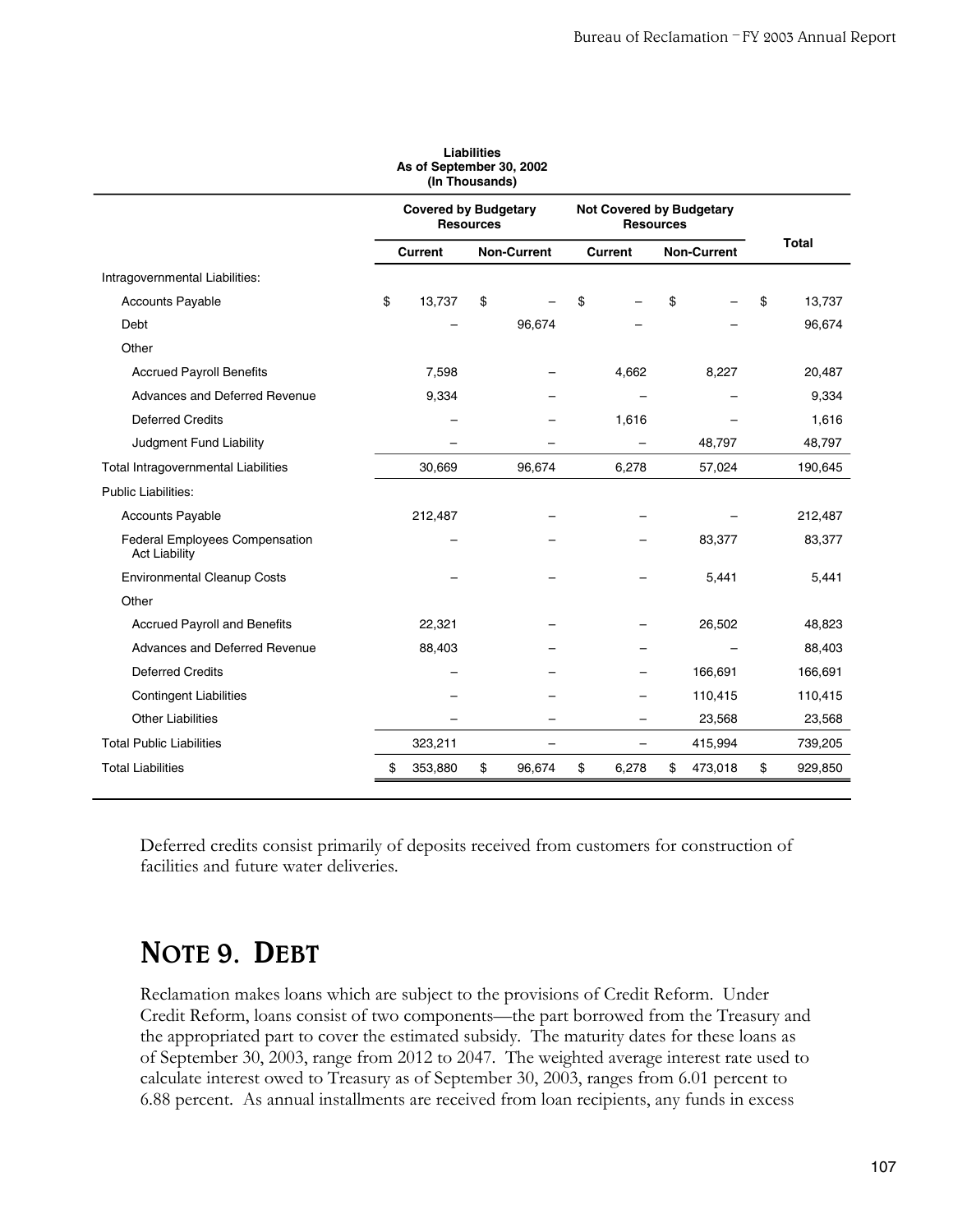of interest are applied against the outstanding principal owed Treasury. The liabilities shown in the following tables represent amounts borrowed from Treasury to fund Credit Reform loans as of September 30, 2003 and 2002.

| <b>Debt</b><br>As of September 30, 2003<br>(In Thousands) |                                    |                                |                   |                                 |  |  |  |  |  |
|-----------------------------------------------------------|------------------------------------|--------------------------------|-------------------|---------------------------------|--|--|--|--|--|
|                                                           | <b>Beginning</b><br><b>Balance</b> | <b>New</b><br><b>Borrowing</b> | <b>Repayments</b> | <b>Ending</b><br><b>Balance</b> |  |  |  |  |  |
| Intragovernmental Debt:                                   |                                    |                                |                   |                                 |  |  |  |  |  |
| Borrowing From Treasury                                   | 96,674<br>S                        | \$<br>18,865                   | (713)<br>\$       | 114,826<br>S                    |  |  |  |  |  |
|                                                           |                                    |                                |                   |                                 |  |  |  |  |  |

| <b>Debt</b><br>As of September 30, 2002<br>(In Thousands) |                                    |                                |    |                   |   |                                 |  |  |  |
|-----------------------------------------------------------|------------------------------------|--------------------------------|----|-------------------|---|---------------------------------|--|--|--|
|                                                           | <b>Beginning</b><br><b>Balance</b> | <b>New</b><br><b>Borrowing</b> |    | <b>Repayments</b> |   | <b>Ending</b><br><b>Balance</b> |  |  |  |
| Intragovernmental Debt:                                   |                                    |                                |    |                   |   |                                 |  |  |  |
| Borrowing From Treasury                                   | 85,331<br>S                        | 11,986<br>\$                   | \$ | (643)             | S | 96,674                          |  |  |  |
|                                                           |                                    |                                |    |                   |   |                                 |  |  |  |

## **NOTE 10. ENVIRONMENTAL CLEANUP COSTS AND OTHER CONTINGENT LIABILITIES**

Reclamation is currently involved in various environmental cleanup actions and legal proceedings. Disclosure and recognition of these contingent liabilities have been made in accordance with SFFAS No. 5, "Accounting for Liabilities of the Federal Government."

### **A. ENVIRONMENTAL CLEANUP COSTS**

Reclamation has Government-related potential environmental cleanup liabilities associated with hazardous waste removal, containment, or disposal. Reclamation's hazardous waste sites include vehicle maintenance facilities and landfills. These sites have various types of contamination, including soil contamination from waste petroleum, heavy metal, and other regulated toxic waste.

Reclamation has recognized and recorded an estimated liability for environmental cleanup of Government-related events of \$5.8 million for four sites as of September 30, 2003, and \$5.4 million for seven sites as of September 30, 2002. In FY 2003, four sites no longer met the criteria for recognizing a liability, and one additional site met the criteria for recognition. Reclamation's cleanup sites fall under the purview of the Resources Conservation and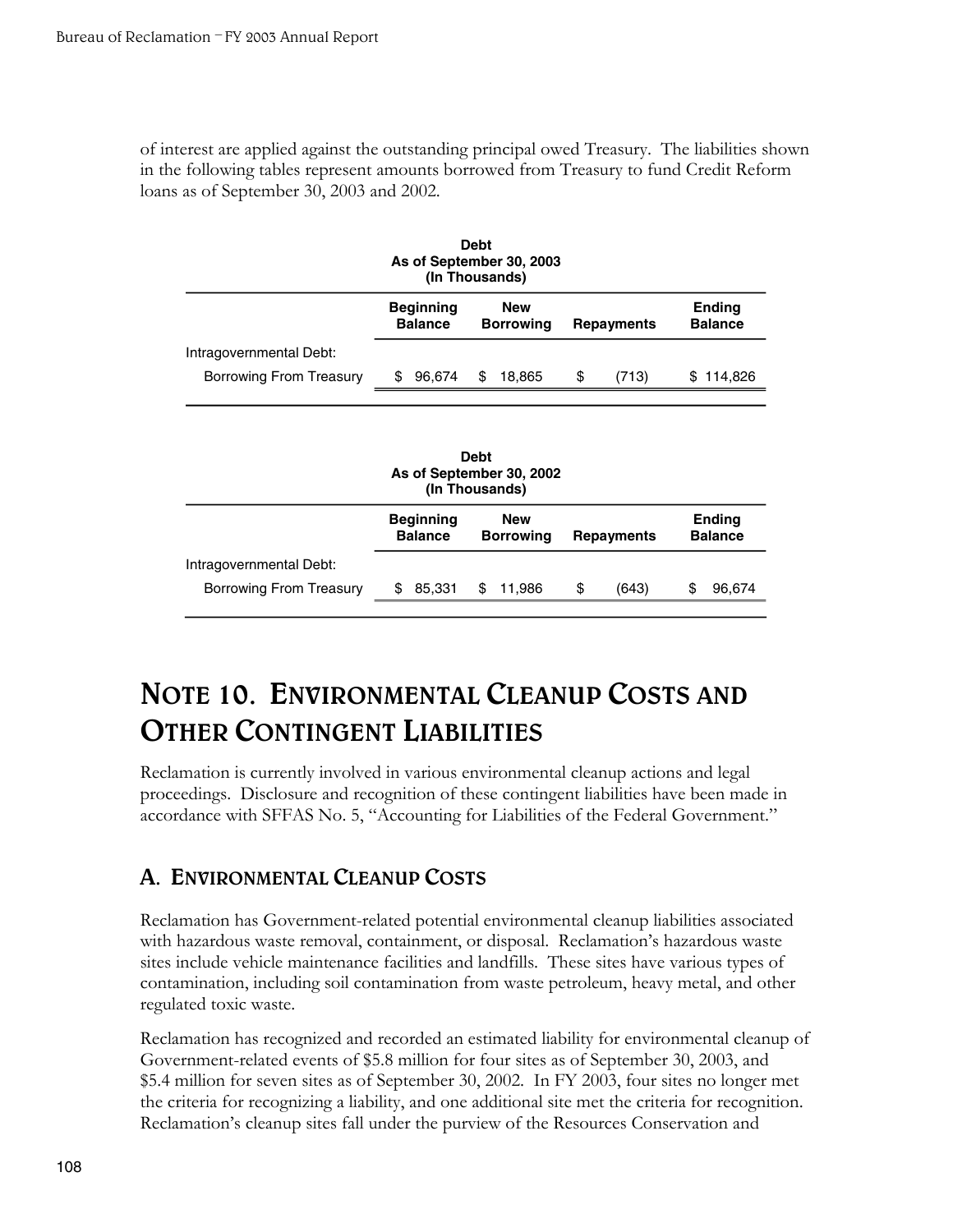Recovery Act of 1976, the Clean Air Act, the Endangered Species Act, and the Comprehensive Environmental Response, Compensation, and Liability Act of 1980, which created the Superfund Program.

In addition to the four sites for which a liability was recognized as of September 30, 2003, there are nine other cleanup sites that did not meet the criteria for recognizing a liability. For five of these sites, the sufficient probability of loss was not present. For the remaining four sites, a probability for liability exists but is not estimable. The total estimated range for Government-related environmental liabilities that do not meet the criteria for recognition is \$911 thousand to \$25.1 million.

### **B. OTHER CONTINGENT LIABILITIES – LEGAL CLAIMS AND ASSERTIONS**

Reclamation is party to a number of lawsuits and other actions where monetary amounts are sought from Reclamation, including construction cost claims, lawsuits over repayment of certain project costs, and water rights claims. As of September 30, 2003, Reclamation is a party to 25 legal cases which have potential to exceed \$300 thousand each should unfavorable outcomes occur. It is the opinion of Reclamation management and legal counsel that a reasonable estimate of a potential liability resulting from probable adverse outcomes on certain cases would be \$69.1 million, which is reflected as a liability in Reclamation's financial records as of September 30, 2003. As of September 30, 2002, Reclamation was a party to 20 legal cases, which had a potential liability resulting from probable adverse outcomes on certain cases of \$110.4 million.

There are currently six reasonably possible claims with potential losses ranging from \$224 million to approximately \$248 million, should all these claims result in adverse outcomes. Additionally, there are five more reasonably possible claims for which an estimated loss cannot be determined at this time.

## **NOTE 11. OPERATING LEASES**

Most of Reclamation's facilities are leased through the General Services Administration (GSA), which charges rent that is intended to approximate commercial rental rates. For federally owned property leased through GSA, Reclamation generally does not execute an agreement with GSA, nor is there a formal expiration date. Reclamation, however, is normally required to give a 120- to 180-day notice to vacate, and the amount of these leases remains constant from year to year. These leases are included in the estimated future lease for FY 2004 through FY 2008. For the years ended September 30, 2003 and 2002, the amount of these leases is \$22.9 million and \$21.6 million, respectively. For non-federally owned property leased through GSA, an occupancy agreement is executed; and, again, Reclamation may normally cancel these agreements with a 120-day notice.

In addition to the above leases with GSA, for the years ended September 30, 2003 and 2002, Reclamation had operating lease payments to non-Federal entities which totaled \$2.8 million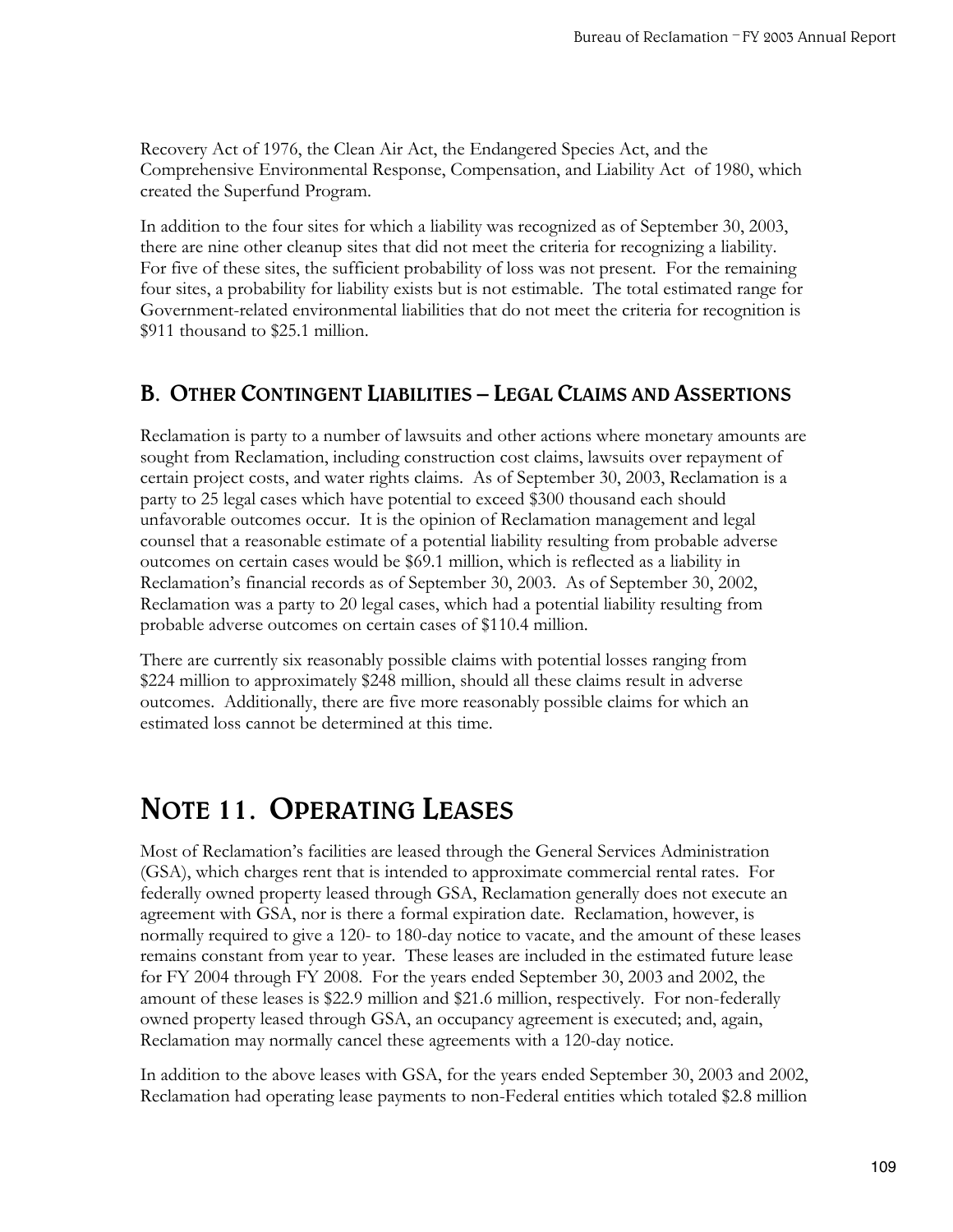and \$1.7 million, respectively. These leases were primarily for office space and office equipment. Reclamation has an option to renew many of its operating leases at terms similar to the initial terms.

The following is a schedule, by year, of future minimum lease payments that have initial or remaining lease terms in excess of 1 year as of September 30, 2003.

| <b>Operating Lease Commitments</b><br>As of September 30, 2003<br>(In Thousands)                                                                |    |         |             |    |     |    |         |  |  |
|-------------------------------------------------------------------------------------------------------------------------------------------------|----|---------|-------------|----|-----|----|---------|--|--|
| <b>GSA Real</b><br><b>Other Real</b><br><b>Personal</b><br><b>Fiscal Year</b><br><b>Property</b><br><b>Property</b><br><b>Property</b><br>Total |    |         |             |    |     |    |         |  |  |
| 2004                                                                                                                                            | \$ | 22,126  | \$<br>1,490 | \$ | 87  | \$ | 23,703  |  |  |
| 2005                                                                                                                                            |    | 22.624  | 1,020       |    | 46  |    | 23,690  |  |  |
| 2006                                                                                                                                            |    | 22,678  | 947         |    | 35  |    | 23,660  |  |  |
| 2007                                                                                                                                            |    | 22,666  | 947         |    | 32  |    | 23,645  |  |  |
| 2008                                                                                                                                            |    | 23,081  | 942         |    |     |    | 24,023  |  |  |
| Thereafter                                                                                                                                      |    | 241     | 3,932       |    |     |    | 4,173   |  |  |
| <b>Total Future Lease Payments</b>                                                                                                              | S  | 113,416 | \$9,278     | \$ | 200 | \$ | 122,894 |  |  |

## **NOTE 12. CONSOLIDATED NET COST BY REPORTING SEGMENTS AND REGIONAL ORGANIZATIONS**

The Consolidated Statements of Net Cost by reporting segments (described in Note 1.C.) and by regional organizations (described in the Supplemental Section) for the years ended September 30, 2003 and 2002, are presented at the end of this section.

## **NOTE 13. COMBINED STATEMENT OF BUDGETARY RESOURCES**

The Combined Statement of Budgetary Resources has been prepared to coincide with the amounts shown in the President's Budget (Budget of the United States Government). The FY 2002 amounts shown have been reconciled to the President's Budget without exception; however, the actual amounts for FY 2003 in the President's Budget have not been published at the time these financial statements were prepared. The President's Budget with the actual FY 2003 amounts is estimated to be released in February 2004 and can be located at the OMB website (<www.whitehouse.gov/omb>).

Offsetting receipts are collections that are credited to general fund, special fund, or trust fund receipt accounts and offset gross outlays. Unlike offsetting collections, which are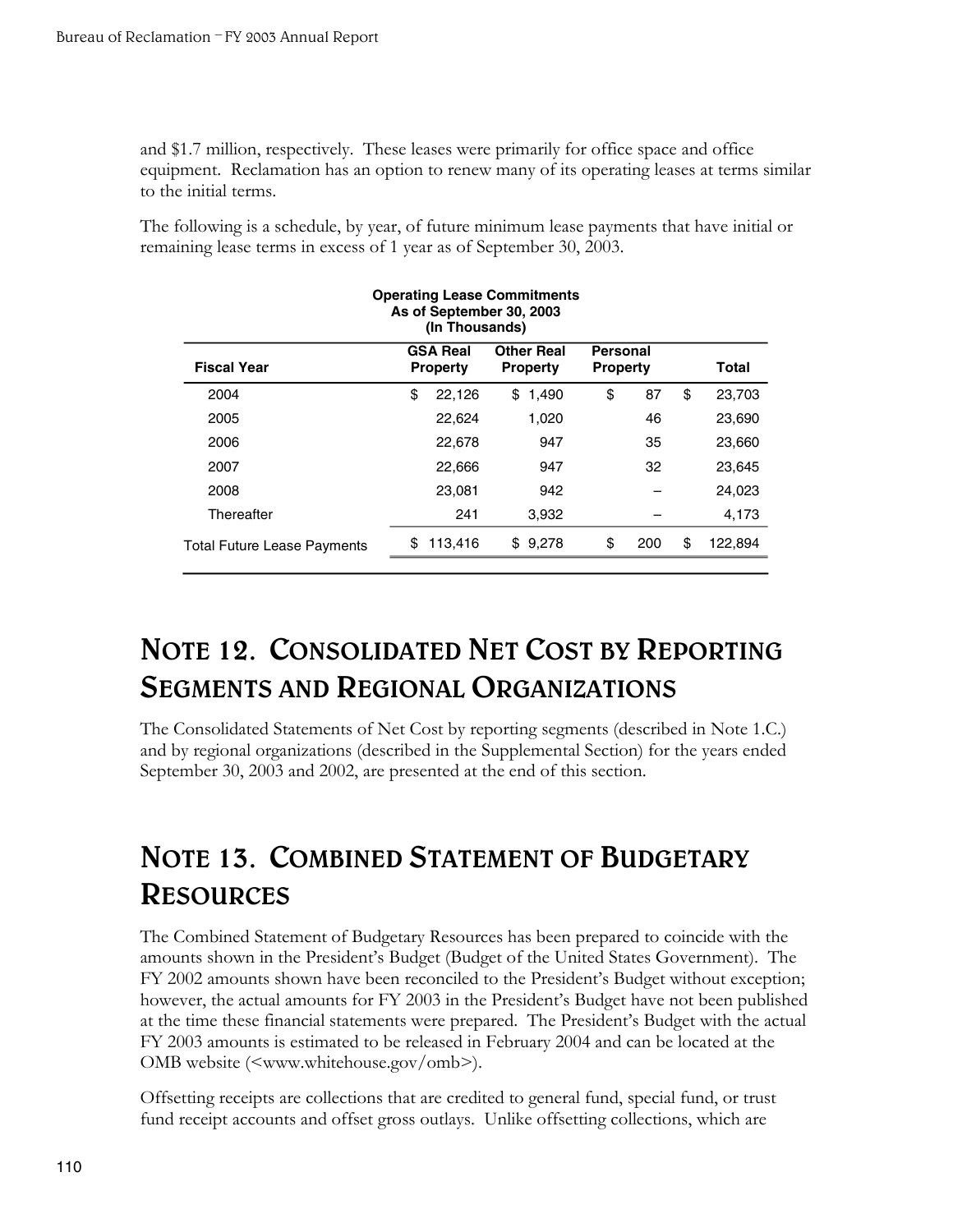credited to expenditure accounts and offset outlays at the account level, offsetting receipts are not authorized to be credited to expenditure accounts and are used to offset outlays at the bureau level. The legislation that authorizes the offsetting receipts may earmark them for a specific purpose and either appropriate them for expenditure for that purpose or require them to be appropriated in annual appropriations acts before they can be spent. Offsetting receipts are an integral component of the Combined Statement of Budgetary Resources in order to reconcile this statement to the President's Budget.

Reclamation's borrowing authority is provided under the Credit Reform Act of 1990 (refer to Note 5 for additional information on Credit Reform loans). The repayment terms and provisions of these loans are not more than 40 years from the date when the principal benefits of the projects first become available. The collections on these loans in excess of the interest due Treasury are applied to the outstanding principal owed Treasury.

Reclamation has two major budget accounts that are classified as permanent indefinite appropriations, which are available until expended. The Colorado River Dam Fund – Boulder Canyon Project is an available receipt fund into which various operating revenues of the Hoover Dam are covered, mainly from the sale of power generated at the dam. Reclamation Trust Funds include amounts received from public benefactors that are used to finance restoration and other activities. These permanent indefinite appropriation accounts are classified as exempt from apportionment. All other Reclamation funds, including those not specifically mentioned here, are classified as Category B and are subject to annual apportionment by OMB. Detailed amounts for each of Reclamation's major budget accounts are included in the Combining Statement of Budgetary Resources located in the Supplemental Section of this report. Additionally, all unobligated balances presented are available until expended. The apportionment categories for Reclamation's budgetary accounts and non-budgetary credit reform accounts are presented in the following tables.

| <b>Budget Categories</b><br>For the Year Ended September 30, 2003<br>(In Thousands)               |    |           |    |        |    |           |  |  |  |  |
|---------------------------------------------------------------------------------------------------|----|-----------|----|--------|----|-----------|--|--|--|--|
| <b>Not Subject to</b><br><b>Apportioned</b><br><b>Category B</b><br><b>Apportionment</b><br>Total |    |           |    |        |    |           |  |  |  |  |
| Obligations Incurred:                                                                             |    |           |    |        |    |           |  |  |  |  |
| Direct                                                                                            | \$ | 913,953   | \$ | 73.717 | \$ | 987,670   |  |  |  |  |
| Reimbursable                                                                                      |    | 727,206   |    |        |    | 727,206   |  |  |  |  |
| <b>Total Obligations Incurred</b>                                                                 | \$ | 1,641,159 | \$ | 73.717 | \$ | 1,714,876 |  |  |  |  |
|                                                                                                   |    |           |    |        |    |           |  |  |  |  |

| <b>Budget Categories</b><br>For the Year Ended September 30, 2002<br>(In Thousands)               |    |           |    |        |   |           |  |  |  |
|---------------------------------------------------------------------------------------------------|----|-----------|----|--------|---|-----------|--|--|--|
| <b>Apportioned</b><br><b>Not Subject to</b><br><b>Apportionment</b><br><b>Category B</b><br>Total |    |           |    |        |   |           |  |  |  |
| Obligations Incurred:                                                                             |    |           |    |        |   |           |  |  |  |
| <b>Direct</b>                                                                                     | \$ | 958.090   | \$ | 73.664 | S | 1,031,754 |  |  |  |
| Reimbursable                                                                                      |    | 704,234   |    |        |   | 704.234   |  |  |  |
| <b>Total Obligations Incurred</b>                                                                 | \$ | 1.662.324 | \$ | 73.664 |   | 1,735,988 |  |  |  |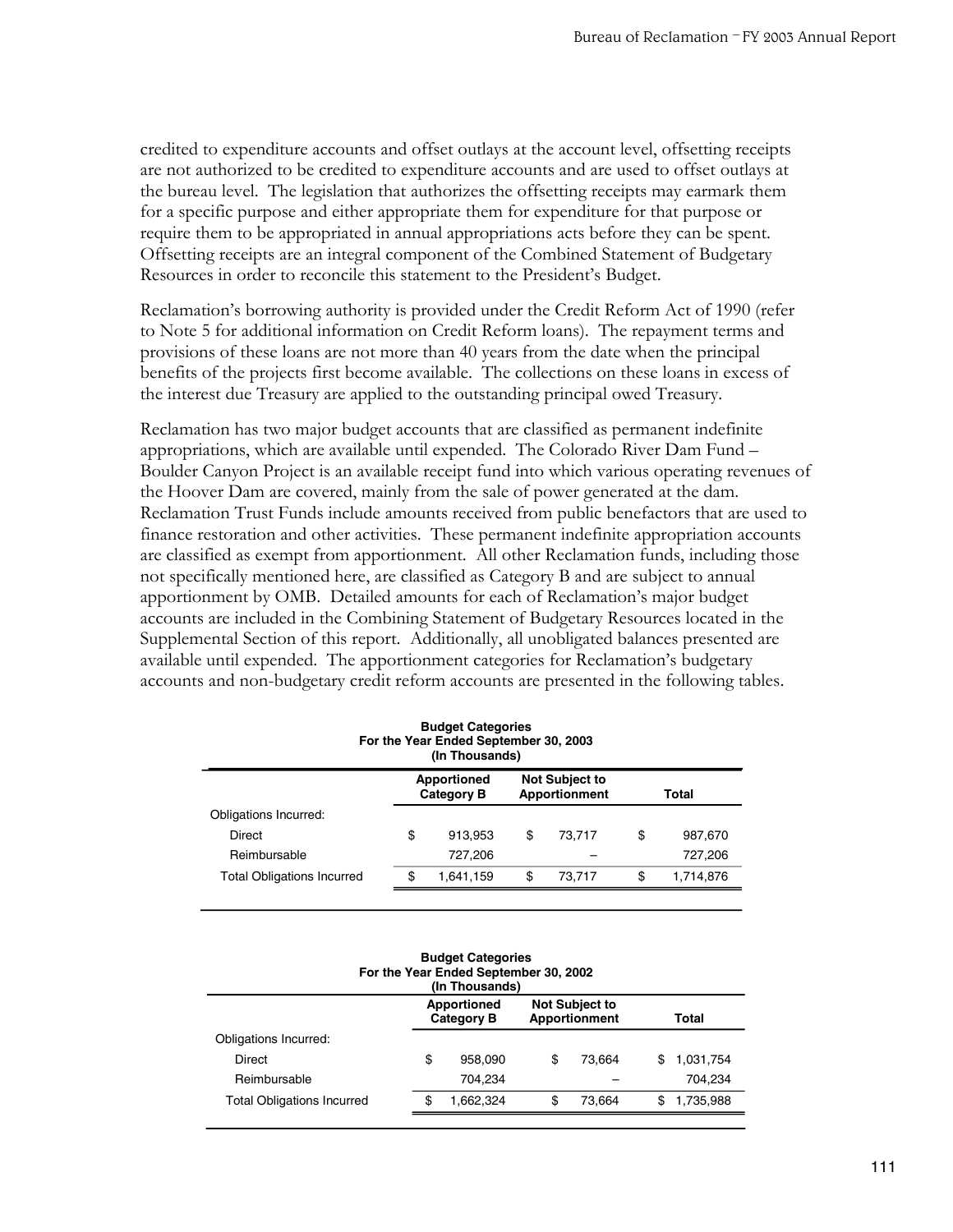## **NOTE 14. CONSOLIDATED STATEMENT OF FINANCING**

Reclamation receives allocation transfers (funding) from other Federal entities. The proprietary accounting activity in these allocation transfer accounts is reported in the Consolidated Balance Sheet, Consolidated Statement of Net Cost, and Consolidated Statement of Changes in Net Position, but not in the Combined Statement of Budgetary Resources. The budgetary activity for these allocation transfer accounts is reported by the transferring entities, per OMB Circular A-11, "Preparation, Submission and Execution of the Budget." The adjustment shown in the Consolidated Statement of Financing, for Components of Net Cost of Operations Related to Transfer Accounts Where Budgetary Activity Is Reported by Other Federal Entities, represents the reconciliation amount between Reclamation's net cost of operations and the transferring entity's obligations incurred amount for these allocation transfer accounts. Reclamation's major allocation transfer accounts consist of:

- Transfers from the Department of Labor for the operation of five Job Corps Centers in the Western United States to provide comprehensive education and job training for eligible youth.
- Transfers from the Office of the Secretary, Department of the Interior, for natural resource damage assessment and restoration activities.
- Transfers from the Bureau of Indian Affairs, Department of the Interior, to perform construction management activities for the Navajo Indian Irrigation Project.

## **NOTE 15. DEDICATED COLLECTIONS**

### **RECLAMATION TRUST FUNDS**

The Reclamation Trust Funds receive monies from the State of California per P.L. 102-575, Title XXXIV, Central Valley Project Improvement Act, to accomplish the following purposes:

- • To protect, restore, and enhance fish, wildlife, and associated habitats in the Central Valley and Trinity River basins of California;
- • To address impacts of the Central Valley Project on fish, wildlife and associated habitats;
- • To improve the operational flexibility of the Central Valley Project;
- To increase water-related benefits provided by the Central Valley Project to the State of California through expanded use of voluntary water transfers and improved water conservation;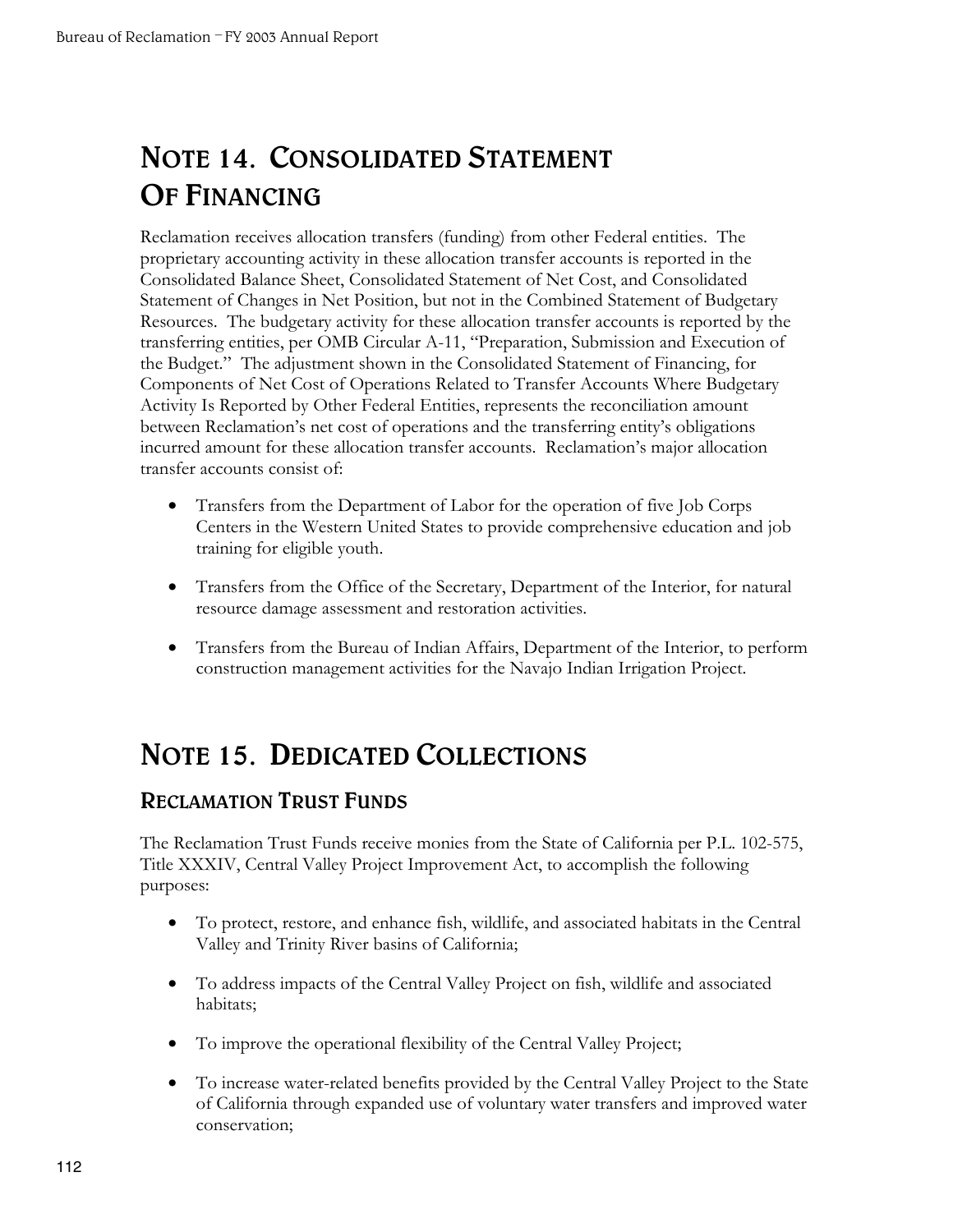- • To contribute to the State of California's interim and long-term efforts to protect the San Francisco Bay/Sacramento-San Joaquin Delta Estuary; and
- To achieve a reasonable balance among competing demands for use of the Central Valley Project water, including the requirements of fish and wildlife, agricultural, M&I, and power contractors.

Reclamation has established unique cost centers within the accounting system for each of the specified activities under the Act. Once the activity is completed, a report is prepared for the State of California showing the monies collected and the costs incurred. Selected financial information for Reclamation Trust Funds is presented in the following table as of and for the years ended September 30, 2003 and 2002.

| (In Thousands)                             |    |         |    |           |  |  |  |  |  |
|--------------------------------------------|----|---------|----|-----------|--|--|--|--|--|
|                                            |    | 2002    |    |           |  |  |  |  |  |
| Assets:                                    |    |         |    |           |  |  |  |  |  |
| <b>Fund Balance with Treasury</b>          | \$ | 47,865  | \$ | 60,383    |  |  |  |  |  |
| Accounts Receivable                        |    | 134     |    | З         |  |  |  |  |  |
| Property, Plant and Equipment              |    | 33,528  |    | 32,469    |  |  |  |  |  |
| <b>Total Assets</b>                        | \$ | 81,527  | \$ | 92,855    |  |  |  |  |  |
| Liabilities:                               |    |         |    |           |  |  |  |  |  |
| <b>Accounts Payable</b>                    | \$ | 764     | \$ | 7,105     |  |  |  |  |  |
| <b>Other Liabilities</b>                   |    | 47,286  |    | 53,460    |  |  |  |  |  |
| <b>Total Liabilities</b>                   |    | 48,050  |    | 60,565    |  |  |  |  |  |
| <b>Total Net Position</b>                  |    | 33,477  |    | 32,290    |  |  |  |  |  |
| <b>Total Liabilities and Net Position</b>  | \$ | 81,527  | \$ | 92,855    |  |  |  |  |  |
| Changes in Net Position                    |    |         |    |           |  |  |  |  |  |
| Beginning of Fiscal Year                   | \$ | 32,290  | \$ | 63,511    |  |  |  |  |  |
| Transfers In/Out without Reimbursement     |    | (346)   |    |           |  |  |  |  |  |
| Exchange Revenue – Services Provided/Other |    | 9,191   |    | (15, 411) |  |  |  |  |  |
| Program Expenses                           |    | (7,658) |    | (15, 810) |  |  |  |  |  |
| Net Position, End of Period                | \$ | 33,477  | \$ | 32,290    |  |  |  |  |  |
|                                            |    |         |    |           |  |  |  |  |  |

### **Reclamation Trust Funds Dedicated Collections As of and for the years ended September 30, 2003 and 2002**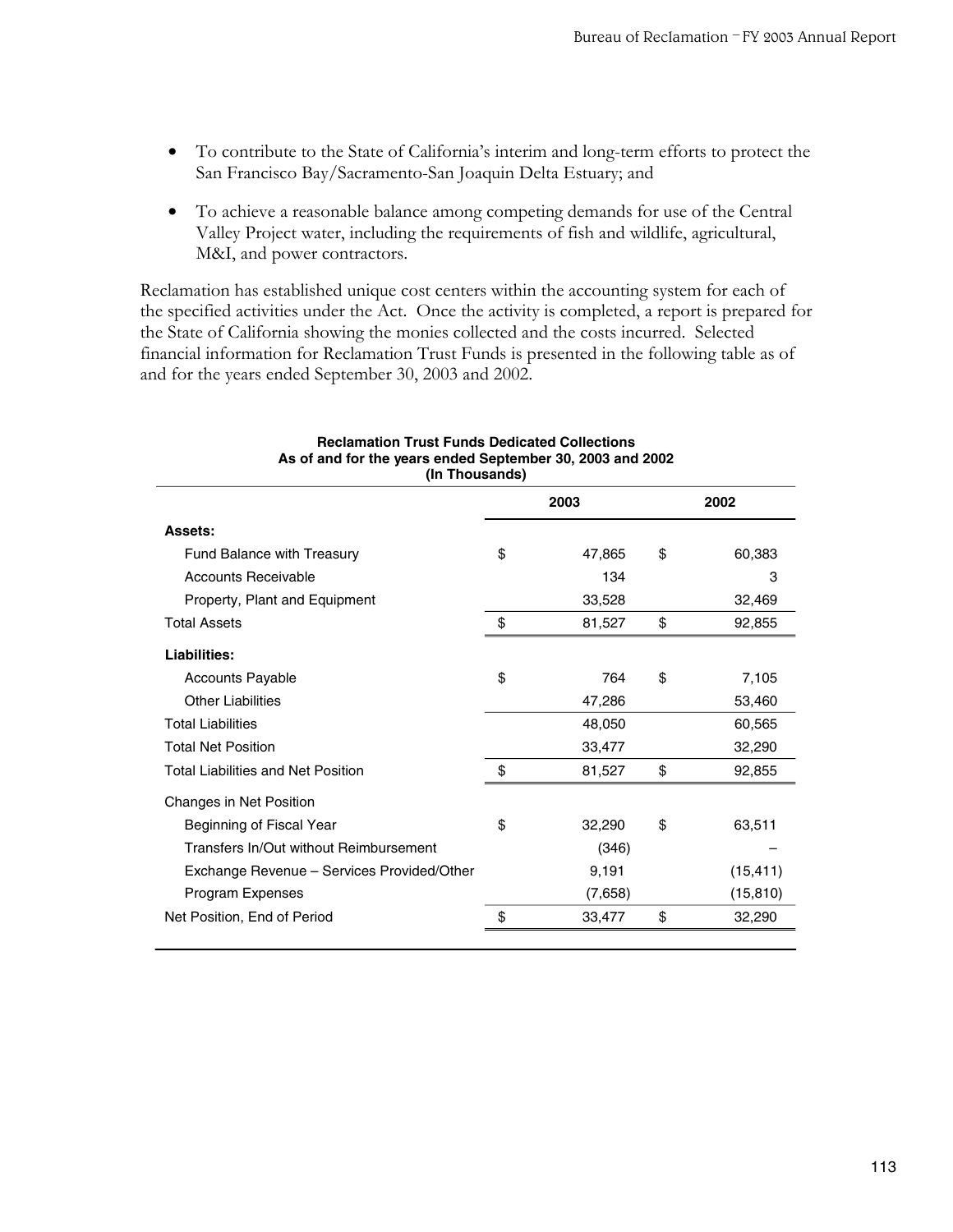#### **U.S. Department of the Interior Bureau of Reclamation Consolidating Statement of Net Cost For the Year Ended September 30, 2003**

|                                                                                                                                     | Pacific<br><b>Northwest</b> | <b>Mid-Pacific</b>       | Lower<br>Colorado |
|-------------------------------------------------------------------------------------------------------------------------------------|-----------------------------|--------------------------|-------------------|
| (In Thousands)                                                                                                                      | Region                      | Region                   | Region            |
| Water and Energy Management and Development:                                                                                        |                             |                          |                   |
| Segment Expenses for Services Provided to the Public                                                                                | \$<br>37,809                | \$<br>33,974             | \$<br>140,398     |
| Segment Exchange Revenues from the Public                                                                                           | (16, 132)                   | (113,560)                | (39, 100)         |
| Segment Cost of Operations for Services Provided to the Public                                                                      | 21,677                      | (79, 586)                | 101,298           |
| Segment Expenses for Services Provided to Other Federal Entities                                                                    | 9,007                       | 43,723                   | 3,254             |
| Segment Exchange Revenues from Other Federal Entities                                                                               | (8,589)                     | (42, 789)                | (3,241)           |
| Segment Cost of Operations for Services Provided to Other Federal Entities                                                          | 418                         | 934                      | 13                |
| <b>Net Segment Cost of Operations</b><br><b>Facilities Operations:</b>                                                              | 22,095                      | (78, 652)                | 101,311           |
| Segment Expenses for Services Provided to the Public                                                                                | 18,152                      | 118,121                  | (19, 132)         |
| Segment Exchange Revenues from the Public                                                                                           | (7, 716)                    | (3,529)                  | (15, 891)         |
| Segment Cost of Operations for Services Provided to the Public                                                                      | 10,436                      | 114,592                  | (35,023)          |
| Segment Expenses for Services Provided to Other Federal Entities                                                                    | 54,474                      | 154                      | 188,363           |
| Segment Exchange Revenues from Other Federal Entities                                                                               | (53, 285)                   | (151)                    | (186, 712)        |
| Segment Cost of Operations for Services Provided to Other Federal Entities                                                          | 1,189                       | 3                        | 1,651             |
| <b>Net Segment Cost of Operations</b>                                                                                               | 11,625                      | 114,595                  | (33, 372)         |
| <b>Facilities Maintenance and Rehabilitation:</b>                                                                                   |                             |                          |                   |
| Segment Expenses for Services Provided to the Public                                                                                | (818)                       | 16,414                   | 29,170            |
| Segment Exchange Revenues from the Public                                                                                           |                             | (2,803)                  | (5, 847)          |
| Segment Cost of Operations for Services Provided to the Public                                                                      | (818)                       | 13,611                   | 23,323            |
| Segment Expenses for Services Provided to Other Federal Entities                                                                    |                             |                          | $\overline{2}$    |
| Segment Exchange Revenues from Other Federal Entities                                                                               |                             |                          | (2)               |
| Segment Cost of Operations for Services Provided to Other Federal Entities                                                          |                             |                          |                   |
| <b>Net Segment Cost of Operations</b>                                                                                               | (818)                       | 13,611                   | 23,323            |
| Fish and Wildlife Management and Development:                                                                                       |                             |                          |                   |
| Segment Expenses for Services Provided to the Public                                                                                | 13,399                      | 67,408                   | 12.025            |
| Segment Exchange Revenues from the Public                                                                                           |                             | (31, 215)                | (248)             |
| Segment Cost of Operations for Services Provided to the Public                                                                      | 13,399                      | 36,193                   | 11,777            |
| Segment Expenses for Services Provided to Other Federal Entities                                                                    |                             | 19,353                   |                   |
| Segment Exchange Revenues from Other Federal Entities                                                                               |                             | (19, 186)                |                   |
| Segment Cost of Operations for Services Provided to Other Federal Entities                                                          | $\overline{\phantom{0}}$    | 167                      |                   |
| <b>Net Segment Cost of Operations</b>                                                                                               | 13,399                      | 36,360                   | 11,777            |
| <b>Land Management and Development:</b>                                                                                             |                             |                          |                   |
| Segment Expenses for Services Provided to the Public                                                                                | 7,554                       | 7,842                    | 4,668             |
| Segment Exchange Revenues from the Public                                                                                           | (524)                       | (1,405)                  | (123)             |
| Segment Cost of Operations for Services Provided to the Public                                                                      | 7,030                       | 6,437                    | 4,545             |
| Segment Expenses for Services Provided to Other Federal Entities                                                                    |                             | $\overline{\phantom{0}}$ |                   |
| Segment Exchange Revenues from Other Federal Entities<br>Segment Cost of Operations for Services Provided to Other Federal Entities |                             |                          |                   |
| Net Segment Cost of Operations                                                                                                      | 7,030                       | 6,437                    | 4,545             |
| <b>Policy and Administration:</b>                                                                                                   |                             |                          |                   |
| Segment Expenses for Services Provided to the Public                                                                                | 1,371                       | 1,784                    | 2,622             |
| Segment Exchange Revenues from the Public                                                                                           |                             |                          |                   |
| Segment Cost of Operations for Services Provided to the Public                                                                      | 1,371                       | 1,784                    | 2,622             |
| Segment Expenses for Services Provided to Other Federal Entities                                                                    |                             |                          |                   |
| Segment Exchange Revenues from Other Federal Entities                                                                               |                             |                          |                   |
| Segment Cost of Operations for Services Provided to Other Federal Entities                                                          |                             |                          |                   |
| Net Segment Cost of Operations                                                                                                      | 1,371                       | 1,784                    | 2,622             |
| <b>Centralized Program Support:</b>                                                                                                 |                             |                          |                   |
| Segment Expenses for Services Provided to the Public                                                                                | 8,222                       | (6, 421)                 | (15, 283)         |
| Segment Exchange Revenues from the Public                                                                                           | (6,604)                     | (1, 465)                 | (3, 343)          |
| Segment Cost of Operations for Services Provided to the Public                                                                      | 1,618                       | (7,886)                  | (18,626)          |
| Segment Expenses for Services Provided to Other Federal Entities                                                                    | 26,759                      | 54,031                   | 57,470            |
| Segment Exchange Revenues from Other Federal Entities                                                                               | (26, 261)                   | (54,031)                 | (55, 112)         |
| Segment Cost of Operations for Services Provided to Other Federal Entities                                                          | 498                         |                          | 2,358             |
| <b>Net Segment Cost of Operations</b>                                                                                               | 2,116                       | (7,886)                  | (16, 268)         |
| <b>Total Expenses for Services Provided to the Public</b>                                                                           | 85,689                      | 239,122                  | 154,468           |
| <b>Total Exchange Revenues from the Public</b>                                                                                      | (30, 976)                   | (153, 977)               | (64, 552)         |
| Total Net Cost of Operations for Services Provided to the Public                                                                    | 54,713                      | 85,145                   | 89,916            |
| <b>Total Expenses for Services Provided to Other Federal Entities</b>                                                               | 90,240                      | 117,261                  | 249,089           |
| <b>Total Exchange Revenues from Other Federal Entities</b>                                                                          | (88, 135)                   | (116, 157)               | (245,067)         |
| Total Net Cost of Operations for Services Provided to Other Federal Entities                                                        | 2,105                       | 1,104                    | 4,022             |
| <b>Total Net Cost of Operations</b>                                                                                                 | \$<br>56,818                | \$<br>86,249             | \$<br>93,938      |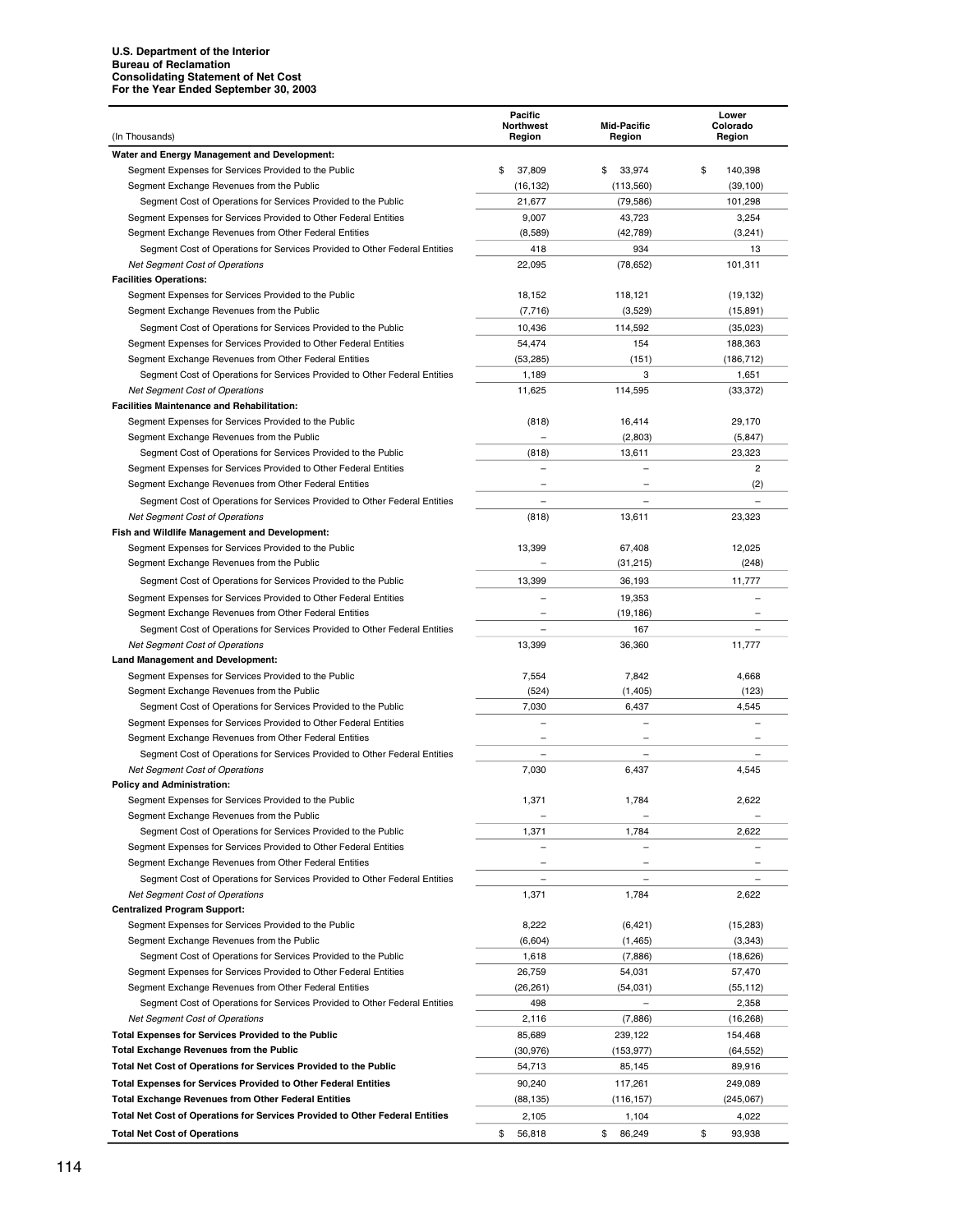| Upper<br>Colorado<br>Region | Great<br>Plains<br>Region        | Commissioner's<br>Office           | Combined<br>Total     | <b>Elimination of</b><br>Intrabureau<br><b>Activity</b> | Consolidated<br>Total              |
|-----------------------------|----------------------------------|------------------------------------|-----------------------|---------------------------------------------------------|------------------------------------|
|                             |                                  |                                    |                       |                                                         |                                    |
| \$<br>75,710                | \$<br>131,945                    | \$<br>27,055                       | \$446,891             | \$                                                      | \$<br>446,891                      |
| (10, 027)                   | (54, 482)                        | (1,762)                            | (235,063)             |                                                         | (235,063)                          |
| 65,683                      | 77,463                           | 25,293                             | 211,828               |                                                         | 211,828                            |
| 24,932                      | 12,855                           | 29,671                             | 123,442               | (11, 805)                                               | 111,637                            |
| (24, 744)                   | (12,808)                         | (29, 648)                          | (121, 819)            | 11,805                                                  | (110, 014)                         |
| 188                         | 47                               | 23                                 | 1,623                 |                                                         | 1,623                              |
| 65,871                      | 77,510                           | 25,316                             | 213,451               |                                                         | 213,451                            |
| 115,140                     | 74,806                           | 41,554                             | 348,641               |                                                         | 348,641                            |
| (19, 611)                   | (3, 146)                         |                                    | (49, 893)             |                                                         | (49, 893)                          |
| 95,529                      | 71,660                           | 41,554                             | 298,748               |                                                         | 298,748                            |
| 15,104                      | 6                                |                                    | 258,101               | (1,902)                                                 | 256,199                            |
| (14, 979)                   | (6)                              |                                    | (255, 133)            | 1,902                                                   | (253, 231)                         |
| 125                         | $\equiv$                         |                                    | 2,968                 |                                                         | 2,968                              |
| 95,654                      | 71,660                           | 41,554                             | 301,716               |                                                         | 301,716                            |
| 7,893                       | 11,856                           | 25,480                             | 89,995                |                                                         | 89,995                             |
| 5,000                       | (30)                             |                                    | (3,680)               |                                                         | (3,680)                            |
| 12,893                      | 11,826                           | 25,480                             | 86,315                |                                                         | 86,315                             |
| 9,159                       |                                  |                                    | 9,161                 |                                                         | 9,161                              |
| (8,901)                     |                                  | -                                  | (8,903)               |                                                         | (8,903)                            |
| 258                         |                                  |                                    | 258                   | $\overline{\phantom{0}}$                                | 258                                |
| 13,151                      | 11,826                           | 25,480                             | 86,573                |                                                         | 86,573                             |
| 15,299                      | 5,232                            | 3,409                              | 116,772               |                                                         | 116,772                            |
| 4,000                       |                                  | 1                                  | (27, 462)             |                                                         | (27, 462)                          |
| 19,299                      | 5,232                            | 3,410                              | 89,310                |                                                         | 89,310                             |
| 20,961                      |                                  |                                    | 40,314                | (3, 170)                                                | 37,144                             |
| (20, 799)                   |                                  |                                    | (39, 985)             | 3,170                                                   | (36, 815)                          |
| 162                         |                                  |                                    | 329                   | $\qquad \qquad -$                                       | 329                                |
| 19,461                      | 5,232                            | 3,410                              | 89,639                |                                                         | 89,639                             |
| 5,397                       | 6,293                            | 1,040                              | 32,794                |                                                         | 32,794                             |
| 2,238                       | (2,516)                          |                                    | (2, 330)              |                                                         | (2, 330)                           |
| 7,635                       | 3,777                            | 1,040                              | 30,464                |                                                         | 30,464                             |
| 571                         | 145                              |                                    | 716                   | (143)                                                   | 573                                |
| (546)                       | (143)                            |                                    | (689)                 | 143                                                     | (546)                              |
| 25<br>7,660                 | $\overline{\mathbf{c}}$<br>3,779 | 1,040                              | 27<br>30,491          |                                                         | 27<br>30,491                       |
|                             |                                  |                                    |                       |                                                         |                                    |
| 9,036                       | 6,447<br>$\qquad \qquad -$       | 44,666<br>$\overline{\phantom{0}}$ | 65,926                |                                                         | 65,926                             |
| 9,036                       | 6,447                            | 44,666                             | -<br>65,926           | Ξ                                                       | $\overline{\phantom{0}}$<br>65,926 |
|                             |                                  |                                    |                       |                                                         |                                    |
|                             |                                  |                                    |                       |                                                         |                                    |
| 9,036                       | 6,447                            | 44,666                             | 65,926                |                                                         | 65,926                             |
|                             |                                  |                                    |                       |                                                         |                                    |
| (38)                        | (147)                            | 40,419                             | 26,752                |                                                         | 26,752                             |
| (3, 498)                    | (1,882)                          | (11, 340)                          | (28, 132)             |                                                         | (28, 132)                          |
| (3,536)                     | (2,029)                          | 29,079                             | (1,380)               |                                                         | (1, 380)                           |
| 35,559                      | 34,617                           | 129,255                            | 337,691               | (294, 157)                                              | 43,534                             |
| (34,064)                    | (33, 313)                        | (124, 439)                         | (327, 220)            | 294,157                                                 | (33,063)                           |
| 1,495                       | 1,304                            | 4,816                              | 10,471                |                                                         | 10,471                             |
| (2,041)                     | (725)                            | 33,895                             | 9,091                 |                                                         | 9,091                              |
| 228,437                     | 236,432                          | 183,623                            | 1,127,771             |                                                         | 1,127,771                          |
| (21, 898)<br>206,539        | (62, 056)<br>174,376             | (13, 101)<br>170,522               | (346, 560)<br>781,211 |                                                         | (346, 560)<br>781,211              |
|                             |                                  |                                    |                       |                                                         |                                    |
| 106,286<br>(104, 033)       | 47,623<br>(46, 270)              | 158,926<br>(154, 087)              | 769,425<br>(753, 749) | (311, 177)<br>311,177                                   | 458,248<br>(442, 572)              |
|                             |                                  |                                    |                       |                                                         | 15,676                             |
| 2,253                       | 1,353                            | 4,839                              | 15,676                |                                                         |                                    |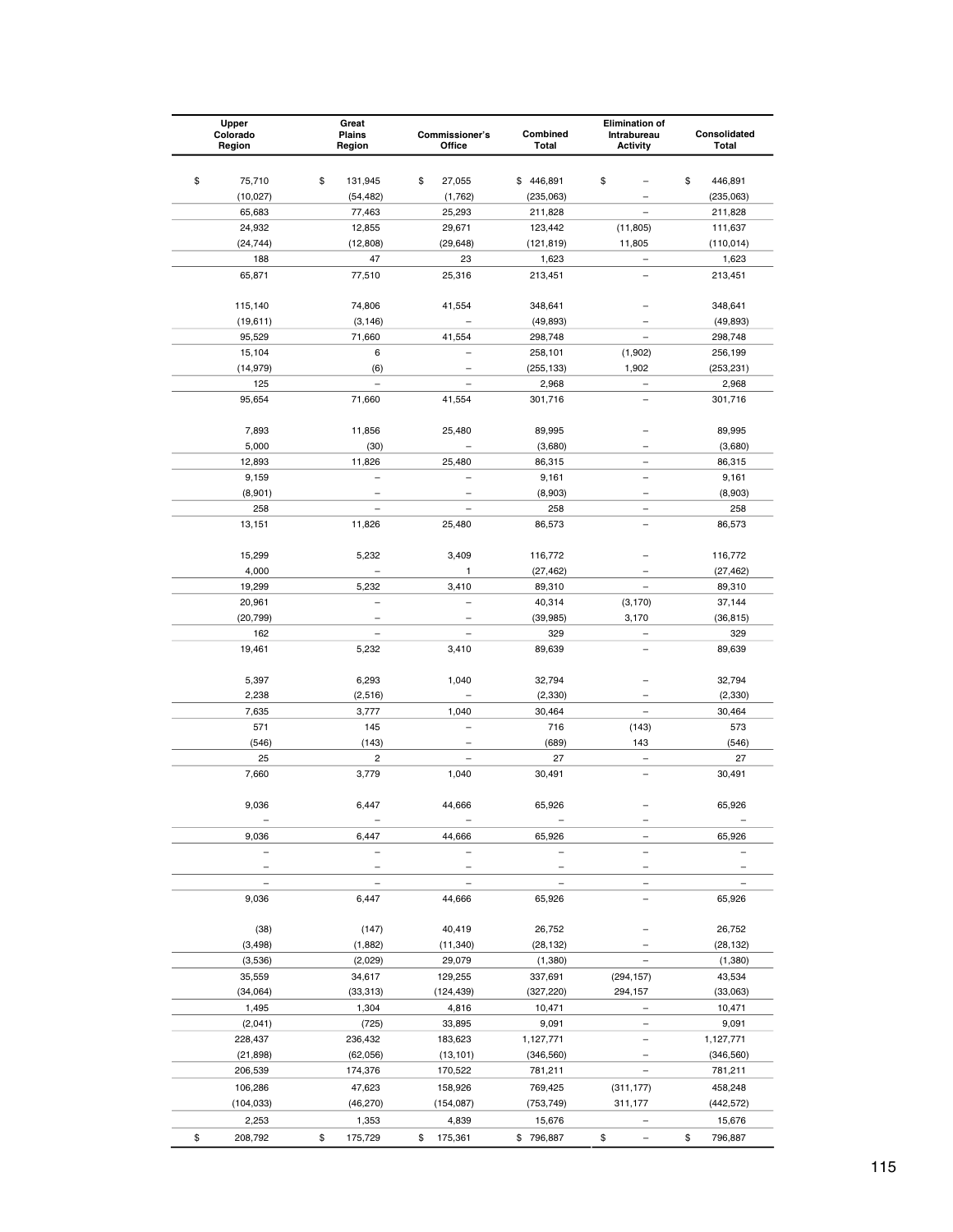| (In Thousands)                                                                                                                      | Pacific<br><b>Northwest</b><br>Region | <b>Mid-Pacific</b><br>Region | Lower<br>Colorado<br>Region |
|-------------------------------------------------------------------------------------------------------------------------------------|---------------------------------------|------------------------------|-----------------------------|
| Water and Energy Management and Development:                                                                                        |                                       |                              |                             |
| Segment Expenses for Services Provided to the Public                                                                                | \$<br>38,907                          | \$<br>130,719                | \$<br>143,573               |
| Segment Exchange Revenues From the Public                                                                                           | (15, 276)                             | (121, 855)                   | (42, 522)                   |
| Segment Cost of Operations for Services Provided to the Public                                                                      | 23,631                                | 8,864                        | 101,051                     |
| Segment Expenses for Services Provided to Other Federal Entities                                                                    | (14, 842)                             | 48,210                       | 3,800                       |
| Segment Exchange Revenues From Other Federal Entities                                                                               | 13,469                                | (47, 846)                    | (3,788)                     |
| Segment Cost of Operations for Services Provided to Other Federal Entities                                                          | (1, 373)                              | 364                          | 12                          |
| <b>Net Segment Cost of Operations</b>                                                                                               | 22,258                                | 9,228                        | 101,063                     |
| <b>Facilities Operations:</b>                                                                                                       |                                       |                              |                             |
| Segment Expenses for Services Provided to the Public                                                                                | 10,085                                | 117,692                      | (42, 152)                   |
| Segment Exchange Revenues From the Public                                                                                           | (9,263)                               | 4,295                        | 2,782                       |
| Segment Cost of Operations for Services Provided to the Public                                                                      | 822                                   | 121,987                      | (39, 370)                   |
| Segment Expenses for Services Provided to Other Federal Entities                                                                    | 67,588                                |                              | 191,051                     |
| Segment Exchange Revenues From Other Federal Entities<br>Segment Cost of Operations for Services Provided to Other Federal Entities | (66, 876)<br>712                      | $\qquad \qquad -$            | (189, 420)<br>1,631         |
| <b>Net Segment Cost of Operations</b>                                                                                               | 1,534                                 | 121,987                      | (37, 739)                   |
| <b>Facilities Maintenance and Rehabilitation:</b>                                                                                   |                                       |                              |                             |
| Segment Expenses for Services Provided to the Public                                                                                | 10,635                                | 14,550                       | 29,514                      |
| Segment Exchange Revenues From the Public                                                                                           |                                       | (8,924)                      | (4, 467)                    |
| Segment Cost of Operations for Services Provided to the Public                                                                      | 10,635                                | 5,626                        | 25,047                      |
| Segment Expenses for Services Provided to Other Federal Entities                                                                    |                                       |                              |                             |
| Segment Exchange Revenues From Other Federal Entities                                                                               |                                       |                              |                             |
| Segment Cost of Operations for Services Provided to Other Federal Entities                                                          |                                       |                              |                             |
| <b>Net Segment Cost of Operations</b>                                                                                               | 10,635                                | 5,626                        | 25,047                      |
| Fish and Wildlife Management and Development:                                                                                       |                                       |                              |                             |
| Segment Expenses for Services Provided to the Public                                                                                | 11,929                                | 114,759                      | 12.567                      |
| Segment Exchange Revenues From the Public                                                                                           | 1,156                                 | (28, 967)                    | (552)                       |
| Segment Cost of Operations for Services Provided to the Public                                                                      | 13,085                                | 85,792                       | 12,015                      |
| Segment Expenses for Services Provided to Other Federal Entities                                                                    |                                       | 22,526                       |                             |
| Segment Exchange Revenues From Other Federal Entities                                                                               |                                       | (22, 434)                    |                             |
| Segment Cost of Operations for Services Provided to Other Federal Entities                                                          |                                       | 92                           |                             |
| <b>Net Segment Cost of Operations</b>                                                                                               | 13,085                                | 85,884                       | 12,015                      |
| <b>Land Management and Development:</b>                                                                                             |                                       |                              |                             |
| Segment Expenses for Services Provided to the Public                                                                                | 7,618                                 | 7,226                        | 3,440                       |
| Segment Exchange Revenues From the Public                                                                                           | (38)                                  | (181)                        |                             |
| Segment Cost of Operations for Services Provided to the Public                                                                      | 7,580                                 | 7,045                        | 3,440                       |
| Segment Expenses for Services Provided to Other Federal Entities                                                                    |                                       |                              |                             |
| Segment Exchange Revenues From Other Federal Entities                                                                               |                                       |                              |                             |
| Segment Cost of Operations for Services Provided to Other Federal Entities                                                          |                                       |                              |                             |
| <b>Net Segment Cost of Operations</b>                                                                                               | 7,580                                 | 7,045                        | 3,440                       |
| <b>Policy and Administration:</b>                                                                                                   |                                       |                              |                             |
| Segment Expenses for Services Provided to the Public                                                                                | 5,895                                 | 7,823                        | (7, 595)                    |
| Segment Exchange Revenues From the Public                                                                                           |                                       |                              |                             |
| Segment Cost of Operations for Services Provided to the Public<br>Segment Expenses for Services Provided to Other Federal Entities  | 5,895                                 | 7,823                        | (7, 595)                    |
| Segment Exchange Revenues From Other Federal Entities                                                                               |                                       |                              |                             |
| Segment Cost of Operations for Services Provided to Other Federal Entities                                                          | $\overline{\phantom{0}}$              |                              |                             |
| <b>Net Segment Cost of Operations</b>                                                                                               | 5,895                                 | 7,823                        | (7, 595)                    |
| <b>Centralized Program Support:</b>                                                                                                 |                                       |                              |                             |
| Segment Expenses for Services Provided to the Public                                                                                | 10,369                                | 11,918                       | (26, 949)                   |
| Segment Exchange Revenues From the Public                                                                                           | (10, 547)                             | (11, 460)                    | (2,601)                     |
| Segment Cost of Operations for Services Provided to the Public                                                                      | (178)                                 | 458                          | (29,550)                    |
| Segment Expenses for Services Provided to Other Federal Entities                                                                    | 22,511                                | 35,861                       | 62,018                      |
| Segment Exchange Revenues From Other Federal Entities                                                                               | (22,090)                              | (35, 861)                    | (59, 400)                   |
| Segment Cost of Operations for Services Provided to Other Federal Entities                                                          | 421                                   |                              | 2,618                       |
| <b>Net Segment Cost of Operations</b>                                                                                               | 243                                   | 458                          | (26, 932)                   |
| <b>Total Expenses for Services Provided to the Public</b>                                                                           | 95,438                                | 404,687                      | 112,398                     |
| <b>Total Exchange Revenues From the Public</b>                                                                                      | (33,968)                              | (167,092)                    | (47, 360)                   |
| Total Net Cost of Operations for Services Provided to the Public                                                                    | 61,470                                | 237,595                      | 65,038                      |
| Total Expenses for Services Provided to Other Federal Entities                                                                      | 75,257                                | 106,597                      | 256,869                     |
| <b>Total Exchange Revenues From Other Federal Entities</b>                                                                          | (75, 497)                             | (106, 141)                   | (252, 608)                  |
| Total Net Cost of Operations for Services Provided to Other Federal Entities                                                        | (240)                                 | 456                          | 4,261                       |
| <b>Total Net Cost of Operations</b>                                                                                                 | \$<br>61,230                          | \$ 238,051                   | \$<br>69,299                |